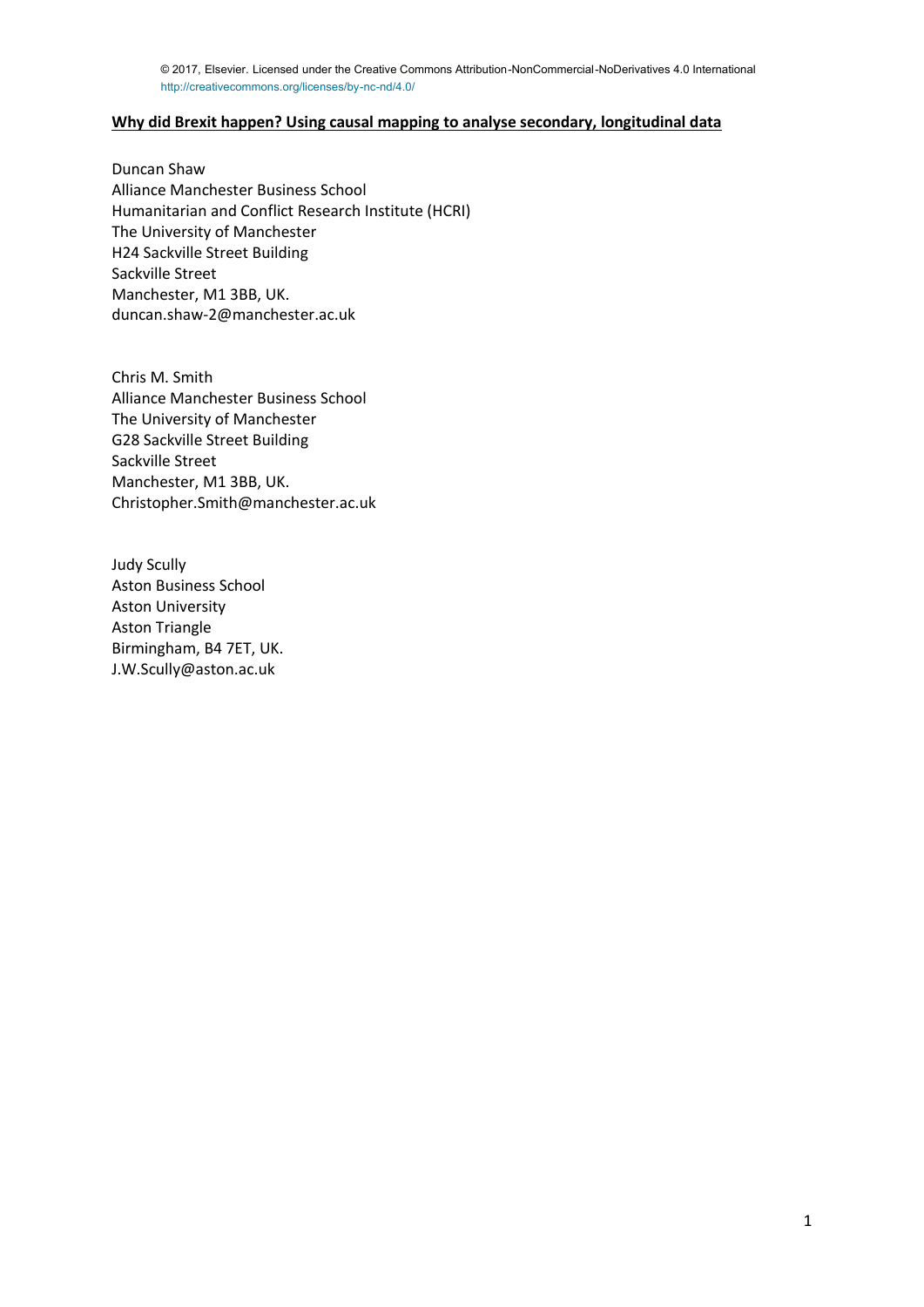## **Why did Brexit happen? Using causal mapping to analyse secondary, longitudinal data**

# **Abstract**

The outcome of the UK's referendum on whether the UK should leave or remain in the European Union (so-called Brexit) came as a jolt to many across Europe. In this paper, we use causal mapping from soft OR to analyse longitudinal data from nine televised Brexit debates spread across the 4 weeks leading up to the referendum. We analyse these causal maps to build one view on why Brexit happened. The maps are analysed for the breadth, depth and consistency of arguments in the debate and, broadly, finds that the Leave campaign focused more consistently on a smaller set of campaign themes, contributed more detail to those themes, and focused on their own core issues rather than being diverted onto Remain strongholds. In contrast, Remain shared more information but across a broader range of themes (meaning they were less consistent), and followed Leave into themes that were clearly not their core battleground. The novelties for soft OR in this paper include: the difficulties of building and validating causal maps from secondary data; new techniques for analysing a group of causal maps to uncover the properties of arguments that spread longitudinally through a campaign; a methodology for a teaching case using publicly availability data; linking the paper, philosophically, to critical realism given the unique dataset. Finally, we identify differences in the Leave and Remain debate campaigns to offer one answer to the question 'Why did Brexit happen?'.

## **Keywords:**

Brexit; Soft OR; causal mapping; longitudinal analysis; secondary data

## **Introduction**

 $\overline{a}$ 

On 24th June 2016, the Chief Counting Officer for the UK referendum on whether the UK should leave or remain in the European Union (EU) announced the outcome – that 72% of eligible voters had cast their vote of whom 17,410,742 had voted for the United Kingdom (UK) to Leave the EU while 16,141,241 had voted to Remain. Through this result, the majority of voters had conveyed their desire for the UK to leave the EU and so began one of the most turbulent times in living memory in UK politics. The vote on Britain exiting the EU (so-called, Brexit) was widely described as 'the country's biggest decision in more than a generation<sup>'1</sup>. Given the focus of Operational Research (OR) on decision

<sup>&</sup>lt;sup>1</sup> Financial Times (2016) Brexit impact on economy, house prices, markets and politics.  $6^{th}$  July. Similar quotes available from the following articles: The UK Government - Why the Government believes that voting to remain in the European Union is the best decision for the UK (undated); The Independent - Whatever your views on the EU, make sure you are registered to vote (7<sup>th</sup> June 2016); The Guardian -Cameron: EU referendum is a 'once in a generation' decision (23rd February 2016).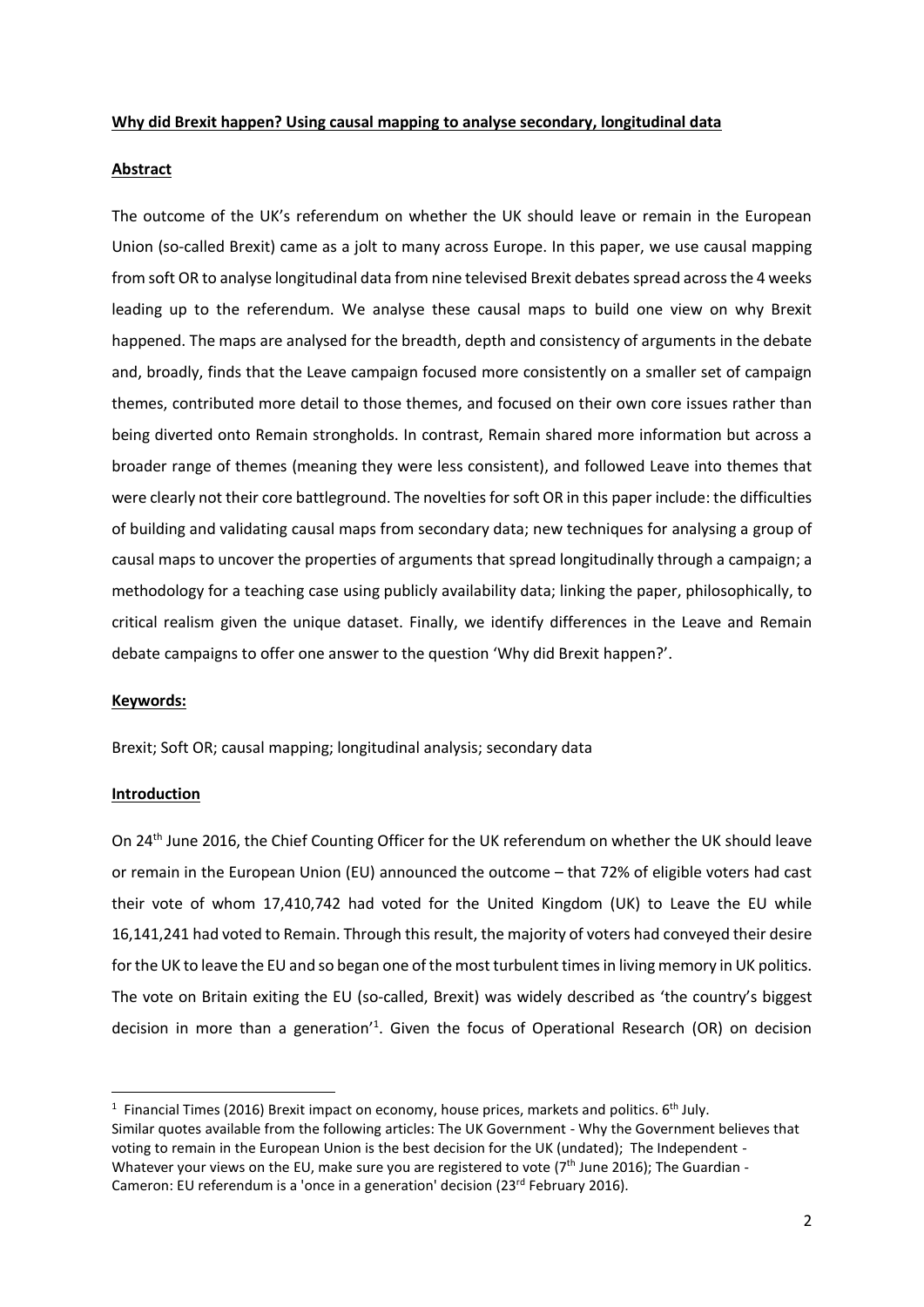making, this paper uses a soft OR modelling approach to offer one contribution to understanding the Brexit decision that voters made.

OR models are typically built before a decision is taken so that decision makers can employ the process and outcomes from the analysis in shaping the decisions (Rosenhead & Mingers, 2001). The ingredients of a mathematical OR model were not available for the Brexit decision e.g. basic assumptions were not agreed and there was a lack of hard data to analyse. Added to these challenges were that the arguments offered for/against Brexit were subjective and there was a lack of analogues from which to generalise assumptions as no country has been in this situation before. Such complexities provide the conditions for which soft OR methods are suited.

We select the causal mapping method (Ackermann et al, 2014) from soft OR to analyse the arguments provided to voters by opposing sides of the Brexit debate. Causal mapping is a suitable approach to analyse the type of data available because it can be applied to qualitative data collected from individuals and groups(Williams et al, 2003) and it has been applied to analysing secondary data (Eden & Ackermann, 2004; Barr et al, 1992). Furthermore, the selection of causal mapping technique allowed qualitative content analysis of the data as well as a more descriptive comparison of Leave and Remain campaigns using quantitative measures (Eden, 2004) – which no other Soft OR approach offers. The data we analyse are the arguments offered during the main televised debates from senior campaigners to live studio audiences and these are from (arguably) the foremost channel through which the Leave and Remain campaigns promoted their messages directly to voters. We selected nine debates which attracted widespread media attention and we analysed 10.5 hours of debate to understand differences in debate strategy.

We have four aims for this paper – three present a unique contribution to soft OR, with the fourth contributing to understanding the Brexit outcome. First, our 'methodological' aim is to develop and apply analytical techniques to understand the breadth, depth and consistency of debate arguments in the causal maps from longitudinal data. The methodological novelty of this is twofold: the validation needed when using secondary data is challenging as it is not possible to check the content of a map with a speaker; analysing longitudinal data which has not been done before using soft OR methods. Second, our 'replicability' aim is to present an understandable application of analysing causal maps which can be repeated by others. The novelty is in analysing publicly available data which, to our knowledge, has not before been done using soft OR methods as commercial sensitivities often prevent data sharing. Thus, others can replicate our analysis, for example, students as this paper provides an accessible case study for teaching soft OR (Hindle, 2011). Third, our 'philosophical' aim is to understand the implications of this data on adopting a constructivist philosophy which is usually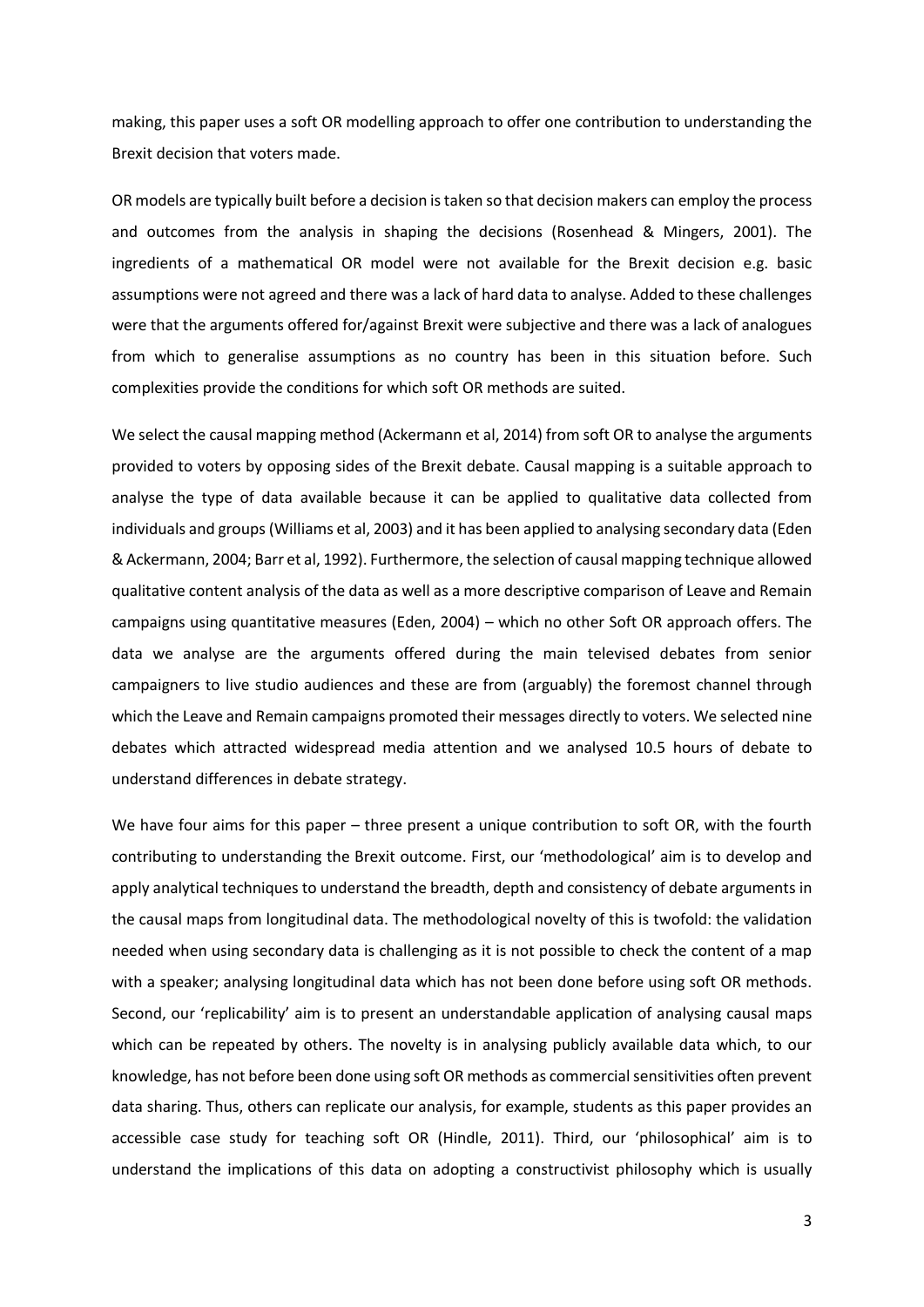applicable to soft OR causal mapping (Mingers, 2000). Fourth, our 'modelling complexity' aim is to apply the new analytical methods to uncover the differences in the campaigns' approaches to the debates. The novelty here is our identification of core differences between the campaigns in that Leave focused on a more consistent and tightly focused set of campaign themes, provided more explanation of those themes, and focused more on their own core issues than Remain – potentially signalling a difference in debate strategy.

The structure of this paper is that we briefly show the suitability of soft OR methods, and causal mapping in particular, to analyse arguments presented in debates. Then we present our analytical approaches, followed by our findings from applying these to the debates. We discuss the lessons from our analysis and revisit our four aims. However, to set the scene we first provide an overview of the pre-Brexit relationship between the UK and the EU as context for the study.

### **The Brexit referendum**

**.** 

The EU is currently composed of 28 member states<sup>2</sup> and thinking about this Union of Europe began before World War II. In the UK, Sir Winston Churchill (Prime Minister 1940-1945 and 1951-1955) had a generally positive view of Europe, stating "I look forward to a United States of Europe, in which the barriers between the nations will be greatly minimised and unrestricted travel will be possible." ( $21<sup>st</sup>$ October 1942), sentiments he restated in 1948. The EU's origins lie in the desire for a European Economic Community (EEC) which was established in 1957 through the Treaty of Rome and was originally signed by six countries (France, West Germany, Italy, Belgium, the Netherlands, and Luxembourg) (Fligstein & Stone Sweet, 2001). The domestic and international strategies undertaken to exclude the UK at that point are well documented (Van Herk, Poortinga & Verhallen, 2004).

It was in 1973 that the UK joined the EU but with scepticism regarding the extent of political integration required for economic integration (Anderson & Reichert, 1995). Generally referred to as the European Community until 1993, the EU was established in 1993 through the Treaty on European Union, more commonly known as the Maastricht Treaty (Grieco, 1995). The Maastricht Treaty "introduces the concept of European citizenship, reinforces the powers of the European Parliament and launches economic and monetary union" (Treaty on European Union, 1992). To explain, the concept of European citizenship includes the free movement to, and residence in, any EU country for all EU citizens. On economic union, the EU's policies and laws are designed for an internal market that enables the free movement of people, goods, service and capital as well as common policies on

<sup>&</sup>lt;sup>2</sup> Current EU member states are: Austria, Belguim, Bulgaria, Croatia, Cyprus, Czech Republic, Denmark, Estonia, Finland, France, Germany, Greece, Hungary, Ireland, Italy, Latvia, Lithuania, Luxembourg, Malta, Netherlands, Poland, Portugal, Romania, Slovakia, Slovenia , Spain, Sweden, United Kingdom.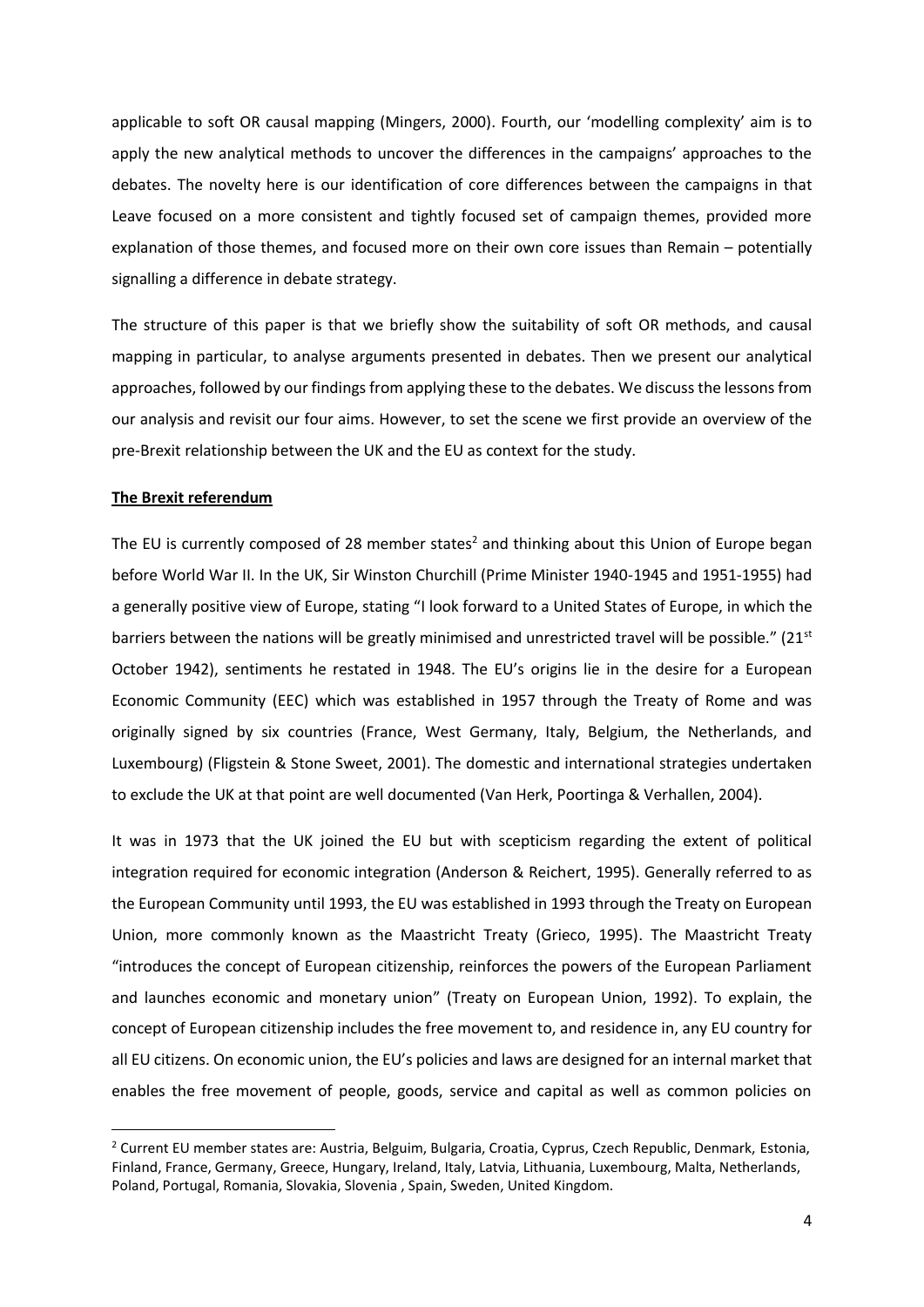agriculture (Moyer & Josling, 2002), fisheries (Holden & Garrod, 1996) and regional development (Ansell, 2000). It is estimated that the EU contributes substantially towards a country's Gross Domestic Product (Lejour & De Mooij, 2001; Knox, Agnew & McCarthy, 2014). On monetary union, since 2002 nineteen EU member states have adopted the Euro currency – a monetary union which the UK rejected (De Grauwe, 2006).

Characterised as a non-elected 'super power' (Bailes, 2008), the EU also has roles in peace (winning the Nobel Peace Prize in 2012), defence (e.g. EU's Foreign and Security Policy combines defence with diplomatic roles in the G8, G20, United Nations (McCormick, 2014)), and justice and home affairs (through member states adhering to EU legislation). The issue of border control varies across the EU not least because of the Schengen Treaty (which abolished passport controls for Schengen states) (Lutz, 2002).

In 2004, the new European Constitution streamlined existing treaties to improve decision making procedures, particularly political decisions meaning the EU became integral to the public policies of most member states (Nugent, 2010). The most recent amendment is the 2009 Treaty of Lisbon (Feldstein, 2012) which is viewed as a route to tightening EU decision making and intergovernmentalism (Puetter, 2012) and, by some, as constraining the sovereignty of member states.

In terms of citizens and their view of the EU, in 1973 the EU began a 'Eurobarometer'<sup>3</sup> to test the mood of citizens towards the EU by assessing twice yearly the views of approximately 1000 citizens from each EU country in face-to-face interviews. Most recently assessed the month before the Brexit referendum (i.e. 21-31st May 2016 and published in July 2016), results show that 48% of respondents thought that immigration was one of the most important issues facing the EU – for every member state, except Portugal. The level of optimism in citizens about the future of the EU had dropped since the previous report by 3% to 50% to the lowest level since 2013. In the July 2016 Eurobarometer, respondents from the UK were placed 25<sup>th</sup> (out of 28 member states) in terms of their optimism for the future of the EU. Furthermore, UK respondents were placed: 23<sup>rd</sup> most optimistic on the impact of the economic crisis on the job market; 27<sup>th</sup> in support for whether public money should stimulate private sector investment at the EU level; 28<sup>th</sup> in support for a digital single market in the EU; 28<sup>th</sup> in support for a common energy policy among member states; 28<sup>th</sup> in support for the free movement of citizens; 28<sup>th</sup> in support for European economic monetary union with a single currency; 19<sup>th</sup> in support for the EU voice counting in the world.

**.** 

<sup>&</sup>lt;sup>3</sup> Standard Eurobarometer 86 (2016) Public opinion in the European Union, First Results. Autumn.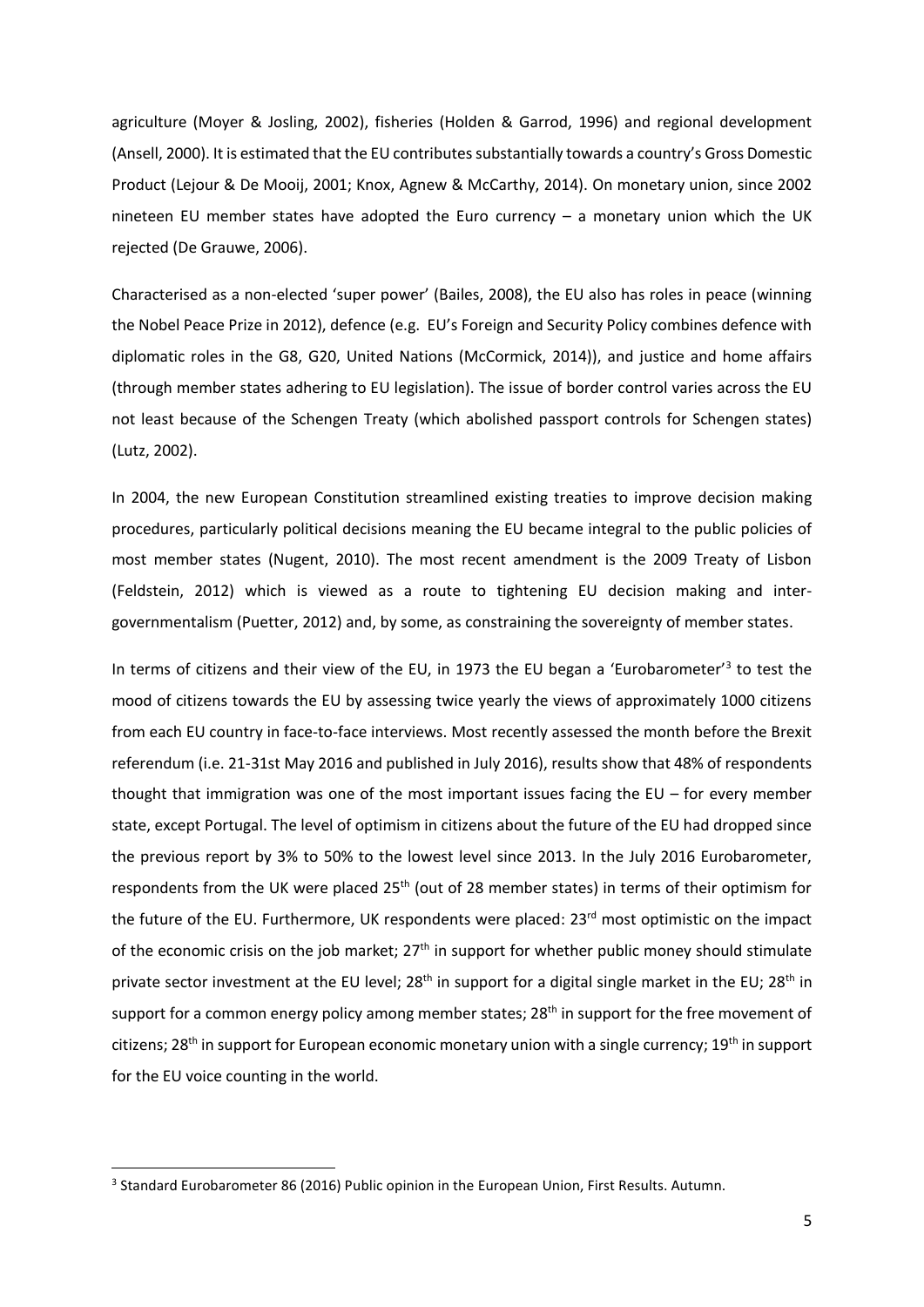In the UK, these issues come into sharp focus inside the Conservative political party (the party in government which called the referendum) which has suffered from decades of tension over the UK's closeness to the EU. The surge of a Eurosceptic political party, United Kingdom Independence Party (UKIP), intensified the pressure on Conservative Members of Parliament (MPs) who pushed the Conservative Prime Minister to promise a referendum on Britain's membership of the EU. The tension is stark when comparing the UK's three largest political parties in terms of their MPs' support for Leave/Remain: governing party – 138 MPs declared they would vote Leave against 185 MPs for Remain (Conservative Party 138/185); the official opposition to the governing party – strong Remain vote (Labour Party, 10/218); the governing party in Scotland – unanimous Remain vote (Scottish National Party, 0/54)<sup>4</sup>.

The Leave outcome was described as "Britain's independence day" (Nigel Farage, Leader: UKIP, UK) and received international congratulations: "Victory for Freedom!" (Marine Le Pen, Leader: National Front, France) and "a great thing …a fantastic thing" (Donald Trump, Presidential candidate, USA). However, it was also met with dismay: "deeply regrets the UK's decision" (Angela Merkel, Chancellor, Germany) and "painful choice. And I regret it deeply," (Francois Hollande, President, France). It brought the immediate resignation of the Conservative Party Leader (the Prime Minister) and, soon after, an overwhelming vote of no confidence in the Labour Party Leader (172 to 40 MPs) – both leaders being on the losing Remain side. Within days, the value of UK's currency had hit a 31-year low<sup>5</sup>, businesses were nervous about major UK investment decisions<sup>6</sup>, the UK's credit rating was downgraded<sup>7</sup>, and the outcome had "wiped out over two trillion dollars of value" from world market<sup>8</sup>.

From this brief introduction, it is clear that the decision on whether the UK should stay in the EU was multi-faceted and complex. We now introduce political debates and show the suitability of causal mapping to analyse those.

### **Soft OR to analyse debates**

 $\overline{a}$ 

Political debates can be "a powerful stimulus for speech communication" (Work and Boileau, 1985) but their format is heavily contested (e.g. their structure, number of debaters) and they are criticised in hindering the natural rhythm of dialogue (e.g. being media events involving staging, camera management, formats suitable for broadcasting, and selection of questioner) (see e.g. Cho and Choy,

<sup>&</sup>lt;sup>4</sup> BBC, "EU vote: Where the cabinet and other MPs stand", 22<sup>nd</sup> June 2016.

<sup>&</sup>lt;sup>5</sup> The Guardian, "Sterling hits new 31-year low against the dollar", 6<sup>th</sup> July 2016.

 $6$  The Telegraph, "Small businesses face funding gap after Brexit vote", 28<sup>th</sup> June 2016.

<sup>&</sup>lt;sup>7</sup> BBC, "Ratings agencies downgrade UK credit rating after Brexit vote", 27<sup>th</sup> June 2016.

 $8$  The Guardian, "Brexit panic wipes \$2 trillion off world markets - as it happened", 25<sup>th</sup> June 2016.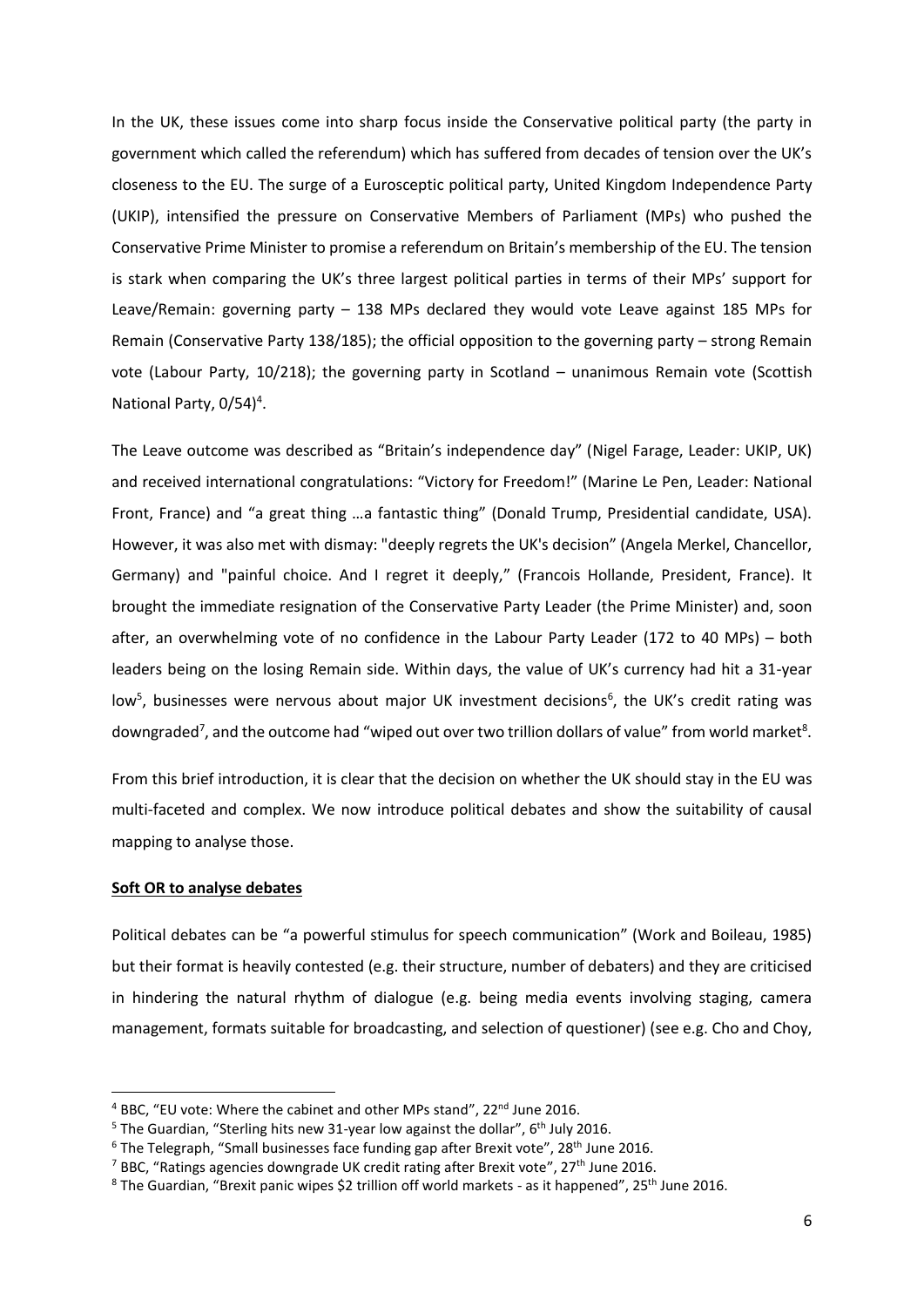2011; Schroeder, 2008). Debates can involve one debater being asked questions to which they respond perhaps including audience questions (much like an individual interview), or can involve more people either answering questions or having a multi-lateral discussion (much like a group workshop discussion). Either way, the aim of the debater is twofold: to support and promote the strengths of their own position; and to challenge the opposing view and undermine that argument (Grebelsky-Lichtman, 2015). Debates encourage viewers' engagement with politics (Gottfried, Hardy, Holbert, Winneg & Jamieson, 2016), increase viewers' knowledge (Benoit, Hansen & Verser, 2003) and may influence undecided voters, change voters' positions, and encourage non-voters to vote (Grebelsky-Lichtman, 2015). However, they may not be the best means of communicating information in being personality-driven and encouraging conflict (Schroeder 1998) and, conceivably, the aim of a debater is to persuade viewers (Carlin 2000) with plausible (not necessarily correct) information.

Televised debates allow debaters to promote the public face of their campaign and researchers have used televised debates as secondary research data (e.g. Grebelsky-Lichtman, 2015). On the analyses done, investigations have analysed the content of televised debates (Benoit and Sheafer, 2006), the social interactions between debaters (Vinciarelli et al, 2009), and tweets from viewers (Vergeer and Franses, 2016). We focus on the content of the argument. On this, Johnson (2009, pp19-23) discusses how debates contain chains of argument – the most straightforward being a "simple model" (a piece of evidence supporting a claim), but increasing in complexity from the "chain model" (a chain of evidence supporting a claim), "cluster model" (a variety of evidence supporting a claim), to a "complex model" (which combines chain and cluster models). However, such chains do not explain the consistency of the message as all these models could present consistent or inconsistent messages.

Given our OR focus and audience, we selected our analytical techniques from the suite of OR tools that are available to analyse individual interviews and group workshops and these originate from soft OR. These are a class of techniques to structure the complexity of qualitative data to better understand its content (Rosenhead & Mingers, 2001), an example being causal mapping (designed to explore different views of a situation) (Ackermann et al, 2014). The tools from soft OR are well placed to help understand the differences in the arguments offered for and against Brexit for the following reasons: First, the topic is pluralistic (Jackson & Keys, 1984) with a variety of debaters presenting differing perspectives on issues (Jackson, 2006; Keys, 2006) – even within the same campaign 'side'. Also, these tools can manage the complexity associated with organising qualitative arguments, taking a holistic approach to mapping issues by representing the interrelationships of the opinions (Shaw, 2003). Soft OR tools record the argument in a model that captures key points and can show how issues inter-relate (Ackermann et al, 1997) and, contrary to debates, aim to achieve agreement or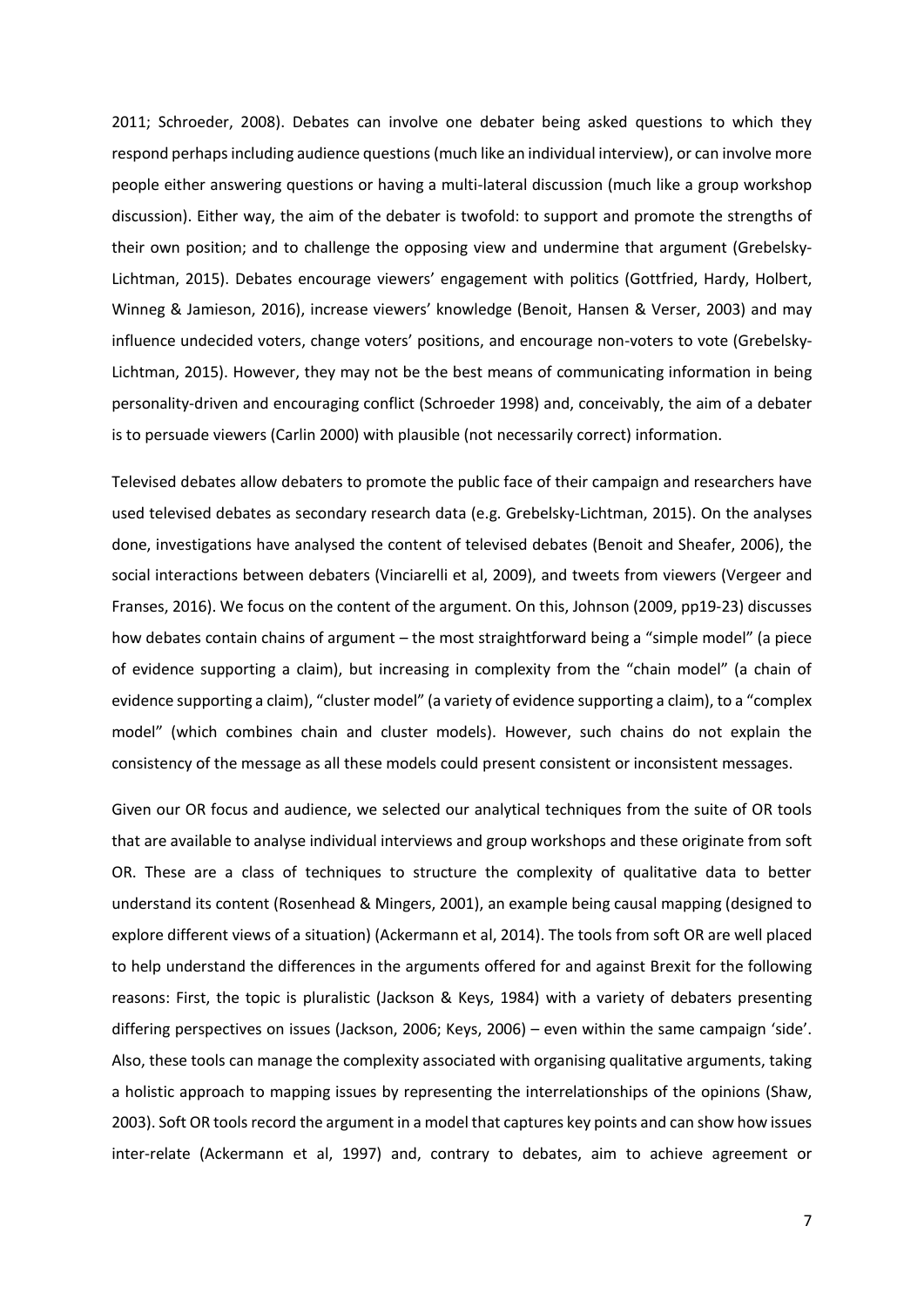accommodation (Checkland, 1985) about issues through establishing a shared understanding (Ackermann, Howick, Quigley, Walls & Houghton, 2014). In building a model, the personality of the speaker is neutralised meaning that the model records what was said, not the manner in which it was said.

In terms of the soft OR tool we chose to analyse the debates, the paper draws on causal mapping (Ackermann et al, 2014) which has foundations in Personal Construct Theory (Kelly, 1955) and is a widely used technique (Ranyard, Fildes & Tun-I, 2015) that aims to uncover important themes and causal relations in qualitative data. Causal mapping has been designed to analyse the sorts of data available here i.e. individual interviews through cognitive mapping technique (Eden, 1988) and group discussion through group mapping (Shaw, 2003). It has also been used to analyse secondary data, specifically private documents (Eden & Ackermann, 2004; Williams et al, 2003) but such research has uncovered difficulties of coding causal structures when analysing secondary data because of the lack of interaction with experts. However, causal mapping is suitable if such difficulties can be resolved as it fits well with Johnson's (2009) representations of simple to complex chains of arguments being presented in debates. To explore such chains, analysing a causal map can be done in several ways including by mathematical analysis of the concepts and links which represent the argument (Eden, 2004), the nature of the argument built (Shaw, 2003), or the substantive content of the argument (Ackermann, Howick, Quigley, Walls, & Houghton, 2014).

In this paper we apply causal mapping across nine debates to model the verbal arguments provided from the Leave and Remain campaigns for why voters should give them their vote. We examine how such arguments changed over time – a new aspect of longitudinal analysis to which Soft OR methods have not before been applied. Other non-Soft OR forms of causal mapping have been applied to longitudinal data, for example, Barr et al (1992) analysed the contents of 50 annual reports to shareholders that were issued by two companies over a 25-year period. Their methods of analysis were designed to uncover learning by top management, specifically, through searching documentation for significant changes in the mental model over time – such as changes in causal sign between established relationships. In contrast, our aim is to understand the prominent narratives of what was said through the debates and so we opt for more of a thematic analysis. It is important to note a philosophical difference between our application of causal mapping and Eden's application. Eden aligns with Kelly (1955) who "focuses on the relation of influence that occurs during the act of communication" (Rutkowski & Smits, 2001, p69) and so take a "constructivist approach" (ibid, p69) to embrace the modelling process as a negotiation of shared meanings by participants. This position is not appropriate for the modelling of our secondary data. Debates, in our sense, are objective data –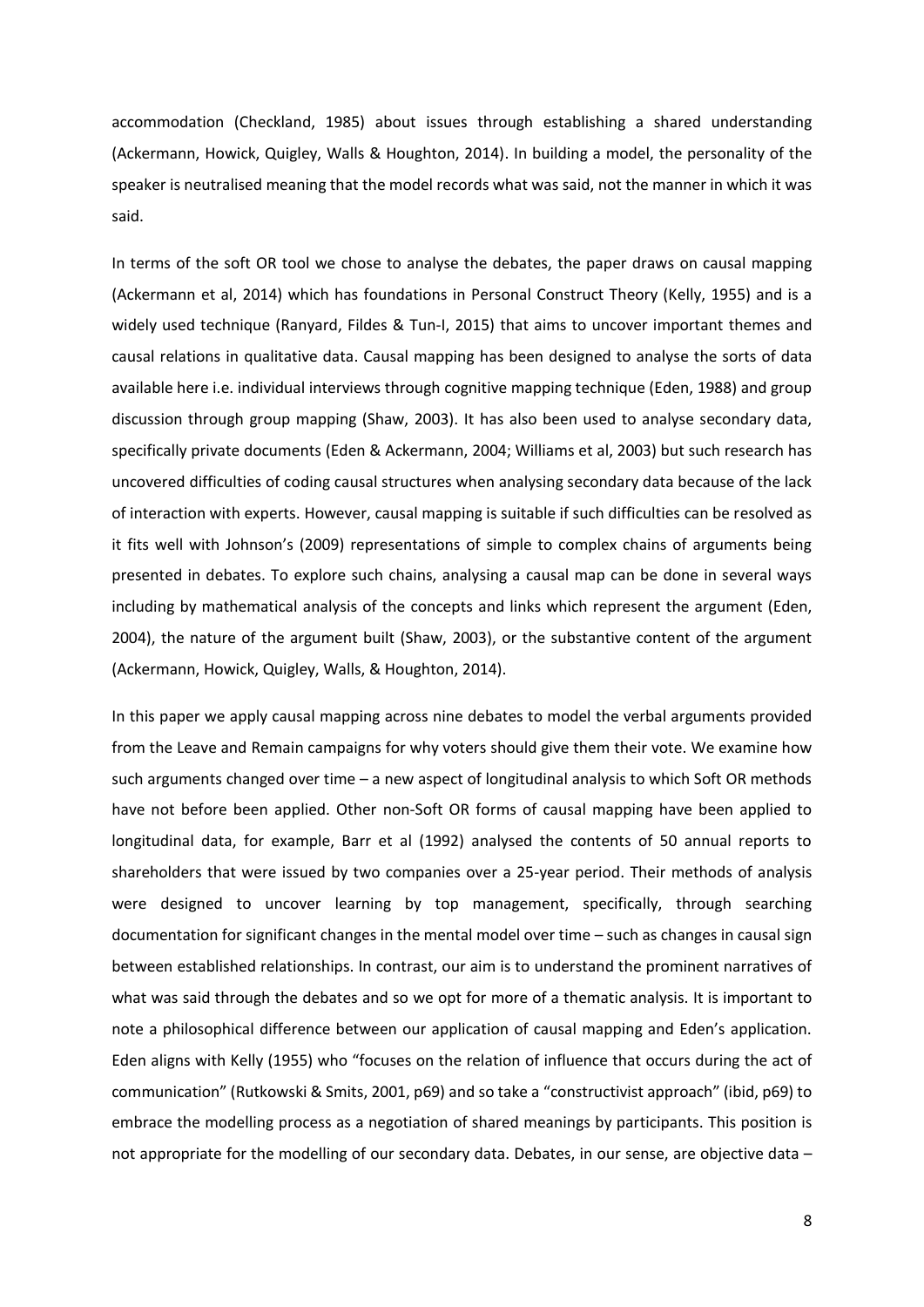the debate exists as an artefact of what was said and can be viewed. Voters who watch the debate may seek to assess the legitimacy of an objective reality being proposed, and are constructivists in that regard. However, our analysis does not explore voters' interpretations. Instead, to analyse the debate as an objective artefact, we need to be closer to a realist ontology. In our study causal mapping requires interpretation of the objective data by the modeller and so we "accept epistemic relativity (that knowledge is always local and historical)" (Mingers, Mutch & Willcocks, 2013, p795). Furthermore, we reject that this is a single reality as different modellers could prioritise different content i.e. "not [accept] judgmental relativity (that all viewpoints must be equally valid)" (ibid, p795). These are two conditions for Critical Realism (ibid). The methodological aim of this paper is to understand the sorts of analyses that are possible in this case, and so we prefer to explain the analysis first before we explore our philosophical conclusions(Aim 3). Thus, we address Aim 3 in the Discussion section.

To address our first (methodological) aim we apply causal mapping technique to a new sort of data (longitudinal and secondary data), in order to make sense of the complexity of the situation (thereby achieving our fourth, modelling complexity, aim). By applying a widely used technique to publicly accessible data, others can replicate our analysis (our second aim). Our third (philosophical) aim is pursued in the Discussion section. We now describe the selection of data and how causal mapping was applied.

## **Methodology**

### *Selection of data*

Debates were selected using four criteria. First, to ensure availability to mass voters, each debate needed to have been broadcasted through free-to-air UK Television i.e. channels BBC1, ITV, Channel 4, Channel 5 and Sky News. Second, the debates had to focus on key people from either the Leave or Remain campaign to ensure the argument presented was legitimised by the credibility of the speaker. Here we recognised the need to look beyond only the two official campaigns as appointed by the Electoral Commission (Vote Leave Ltd, and The In Campaign Ltd). For example, Nigel Farage is included as a key person in the Leave campaign as leader of UKIP and leader of the Grassroots Out campaign. Third, to ensure only debates were selected, debaters had to be questioned by a moderator and/or members of the public. Fourth, to ensure focus on Brexit, the programme needed to be wholly dedicated to the EU referendum therefore a single interview on a news programme would not qualify. There was no requirement that both campaigns be present nor that more than one person be questioned at any given time. These criteria ensured we were able to focus on the more substantial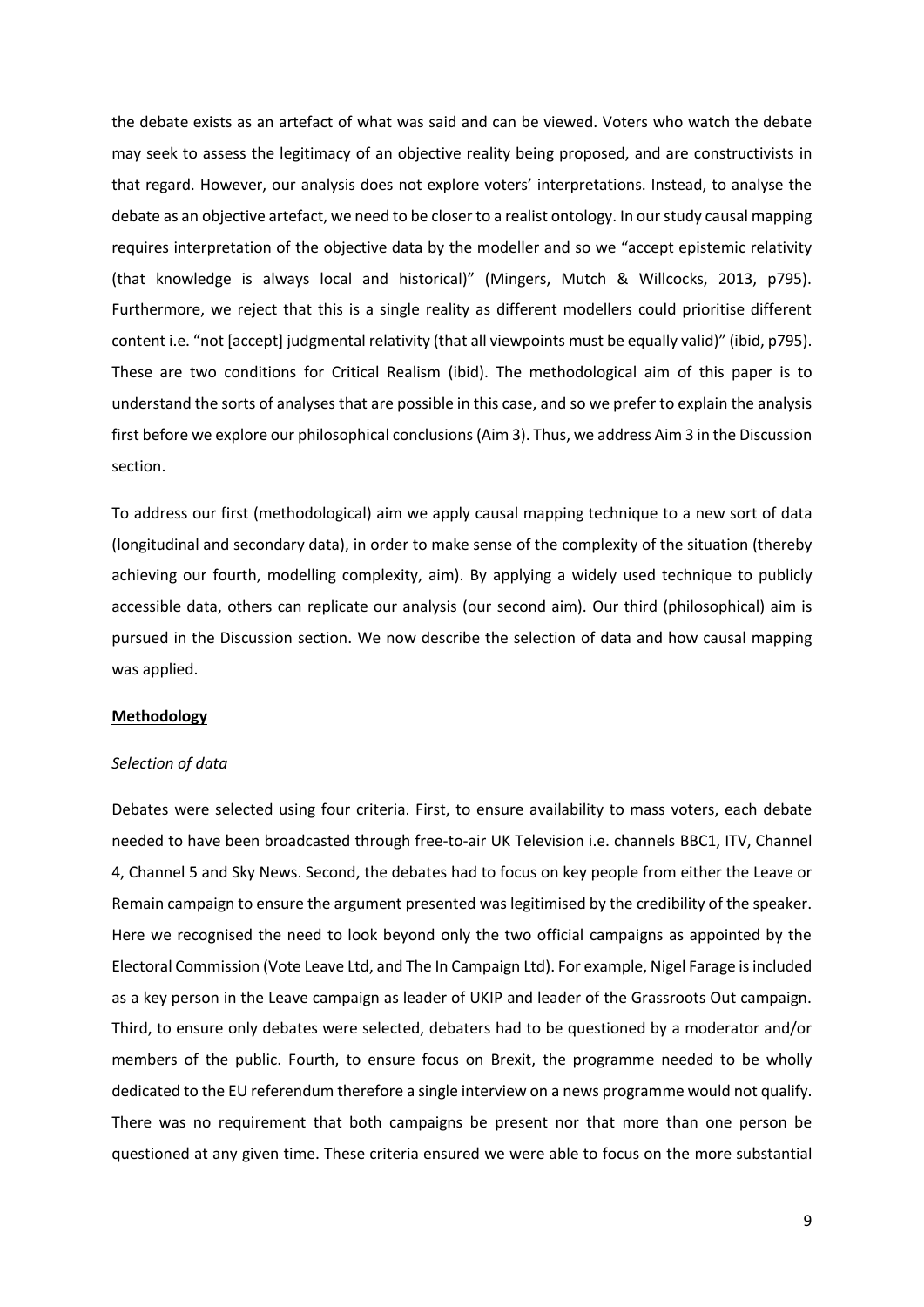debates having the widest reach that put across key arguments from those shaping the public discourse. Table 1 summarises the selected debates.

| Programme<br>name                                                 | <b>Details</b><br>(Length,<br>date/time of airing,<br>viewing<br>figures,<br>channel) | <b>Format and participants</b>                                                                                                                    | debate<br>concepts<br>and<br>#<br>themes in the debate map                                         |
|-------------------------------------------------------------------|---------------------------------------------------------------------------------------|---------------------------------------------------------------------------------------------------------------------------------------------------|----------------------------------------------------------------------------------------------------|
| 1. How should I<br>vote: The<br>EU<br>debate                      | 60 mins on 26th<br>May at 8pm on<br>BBC1                                              | Group Debate:<br>Leave (Liam Fox, Diane<br>James)<br>Remain (Alex Salmond, Alan<br>Johnson)                                                       | Leave (45<br>concepts,<br>17<br>debate themes)<br>Remain (39 concepts,<br>11<br>debate themes)     |
| 2. EU: In or Out?<br>David Cameron                                | 60 mins on 2nd<br>June at 8pm on<br><b>Sky News</b>                                   | Individual Debate: Remain<br>(David Cameron)                                                                                                      | Remain (52 concepts,<br>18<br>debate themes)                                                       |
| 3. EU: In or Out?<br><b>Michael Gove</b>                          | 60 mins on 3rd<br>June at 8pm on<br><b>Sky News</b>                                   | Individual Debate:<br>Leave (Michael Gove)                                                                                                        | Leave (66 concepts,<br>19<br>debate themes)                                                        |
| 4.<br>New:<br>Cameron<br>and<br>Farage Live: The<br>EU Referendum | 60 mins on 7th<br>June<br>at<br>9pm<br>(3.54m viewers)<br>on ITV1                     | 2 Individual Debates: Leave<br>(Nigel Farage)<br>Remain (David Cameron)                                                                           | Leave (25 concepts, 8 debate<br>themes)<br>Remain (43 concepts,<br>16<br>debate themes)            |
| 5. New: The ITV<br>Referendum<br>Debate                           | 120 mins on 9th<br>June at 8pm<br>(2.71m viewers)<br>on ITV1                          | Group Debate: Leave (Boris<br>Johnson, Andrea Leadsom,<br>Gisela Stuart)<br>(Angela<br>Eagle,<br>Remain<br>Amber<br>Rudd,<br>Nicola<br>Sturgeon)  | Leave (74<br>concepts,<br>34<br>debate themes)<br>Remain (74 concepts,<br>23<br>debate themes)     |
| 6. EU Special:<br>The Case<br>for<br>Leave                        | 45 mins on 15th<br>June at 6.45pm<br>on BBC1                                          | Individual Debate: Leave<br>(Michael Gove)                                                                                                        | Leave (62<br>29<br>concepts,<br>debate themes)                                                     |
| 7. EU Special:<br>Case<br>for<br>The<br>Remain                    | 45 mins on 19th<br>June at 6.45pm<br>on BBC1                                          | Individual Debate: Remain<br>(David Cameron)                                                                                                      | Remain (74 concepts,<br>23<br>debate themes)                                                       |
| 8. EU: In or Out?<br>Jeremy Corbyn                                | 60 mins on 20th<br>June at 8pm on<br><b>Sky News</b>                                  | Individual Debate:<br>Remain (Jeremy Corbyn)                                                                                                      | Remain (49 concepts,<br>23<br>debate themes)                                                       |
| 9.<br>EU<br>Referendum:<br>The<br>Great<br>Debate                 | 120<br>mins<br>on<br>June<br>21st<br>at<br>(3.99m)<br>8pm<br>viewers)<br>on<br>BBC1   | Group Debate: Leave (Boris<br>Johnson, Andrea Leadsom,<br>Gisela Stuart)<br>(Ruth<br>Remain<br>Davidson,<br>Sadiq<br>Kahn,<br>Frances<br>O'Grady) | (66)<br>Leave<br>32<br>concepts,<br>debate themes)<br>Remain (83 concepts,<br>21<br>debate themes) |

*Table 1 – Details of the Brexit debates selected for analysis*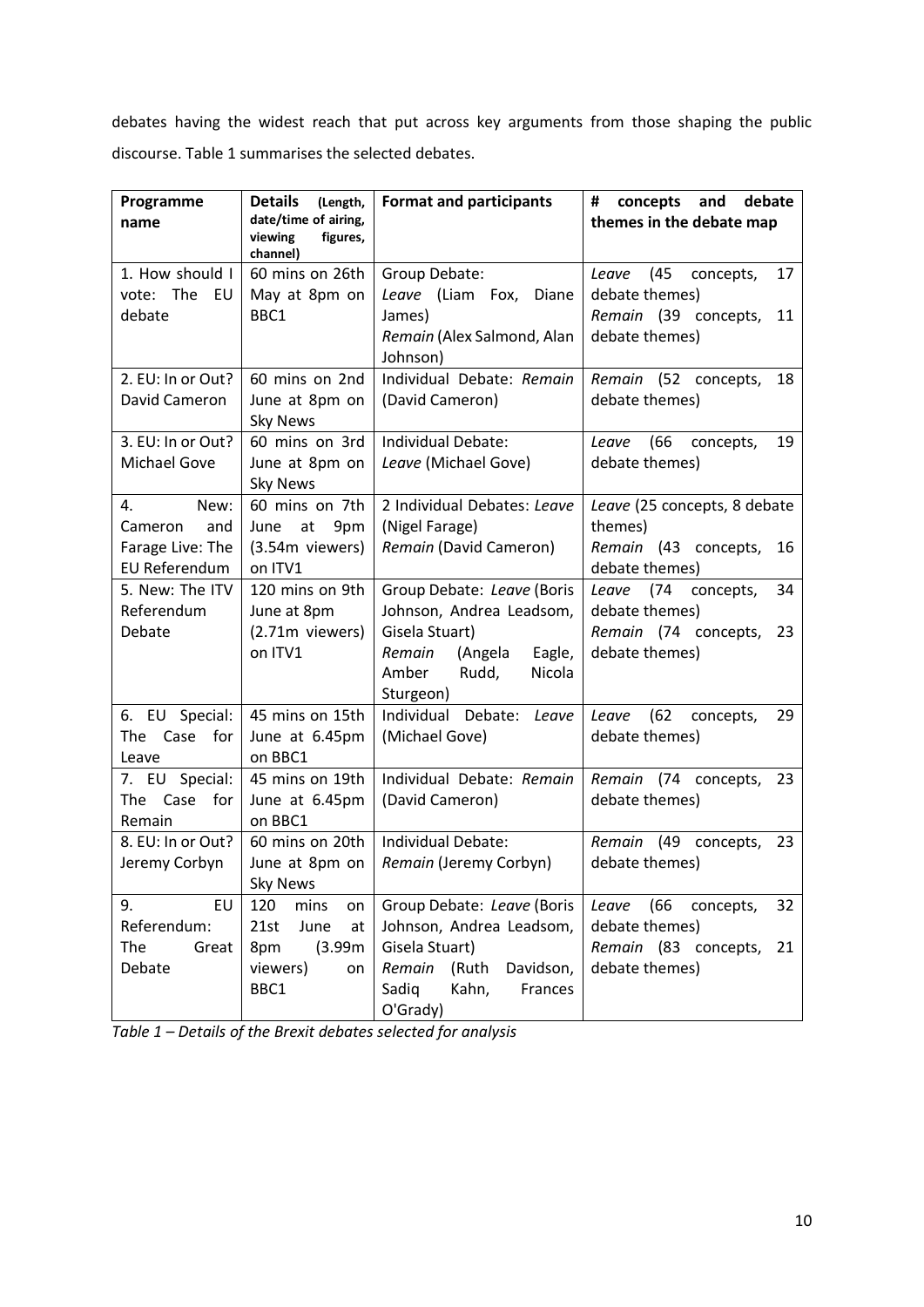

*Figure 1 – Structure of a Campaign Theme causal map* 

# *Analysing through causal mapping*

The first activity was for the research team to understand the context to the referendum and select the debates using the four criteria. Then, each selected debate was downloaded and listened to several times and the issues said by debaters were identified. The building of causal maps followed Eden (1988) as, for example, each time a new issue was mentioned it was typed into a causal map computer model. Separate issues were added as new concepts in the map (see Figure 1 which shows the relationship between issues, debate themes, campaign sub-themes and campaign themes). Thus, the process of identifying the issues only emerged from the audio data through a process akin to open coding of Grounded Theory (Strauss and Corbin, 1998). Within debates, when related issues were mentioned, the concepts were grouped together into content-related clusters to form themes – akin to axial coding in Grounded Theory. These clusters were given descriptive 'debate theme' titles. The causal relationship between concepts identified by the debater was coded as an arrow between those concepts in the map. Identifying relationships/arrows was done within and across debate themes. Where multiple debaters argued on the same theme these were recorded alongside each other. Dependability of the research process was enhanced through using a rigorous procedure that involved one researcher building the initial maps from video data, creating as robust a representation as possible using an appropriate procedure. Then a second researcher spent (on average) 1 hour per map to independently review the map, deconstruct the argument in detail, and identify potential recodings to further refine the representation. Then, both researchers worked together to discuss the initial coding and the revised coding to thoroughly check the concepts, links and themes – a process that took over 2 hours per map and sought to build confirmability through the audit trail contained in the maps. About 2 months after this, once the analytical methods had been developed, all the debates were re-watched along with the causal maps to explore whether those maps were a legitimate coding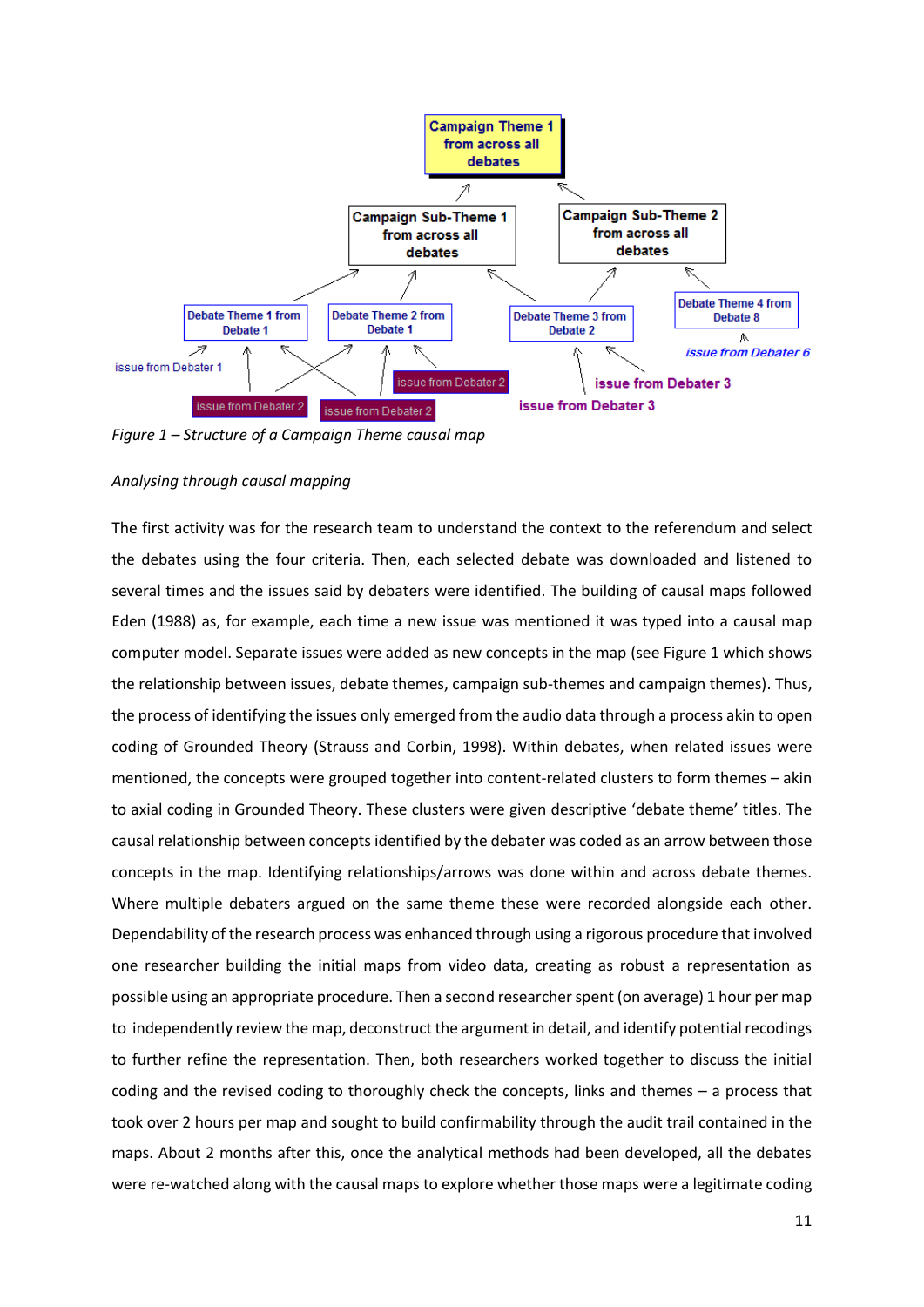of the debates. In each case we identified minor amendments which would further refine the maps by adding or amending concepts that fed into existing debate themes. As these were minor amendments, not involving the development of new debate themes, we accepted the causal maps as a legitimate coding of the debates. The validity of this process was enhanced by treating the debates as objective data meaning the concepts were faithful representations of what was said and by peer scrutiny of the maps.

We analysed the mapped data in terms of its *breadth* which indicated the variety of themes within an argument. For a voter, breadth may appear like a scattergun debate style which raises issues that are not related, potentially chaotic – or as a coherent, broad-based argument. We also analysed the *depth* of argument in the causal maps (i.e. the proliferation of detail supporting themes). This was done by examining the number of concepts making up the themes. Lastly, we explored how the detail of campaign themes changed over four weeks leading up to the referendum by analysing for *consistency* over that time period. This research method had 6 activities (see Figure 2).

Stage 1 analysed the contributions made by each campaign within each debate. As we were analysing the content of the Leave and Remain campaigns and how this changed over time, we built one map per campaign per debate – 13 debate maps in all (6 Leave and 7 Remain). To indicate the size of the debate maps, on average, they had 57.8 concepts and 83.3 links. By the end of modelling a debate, a campaign had several linked themes representing the argument being promoted to voters. To compare debate maps, we produced descriptive statistics on the number of concepts, links and themes covered to see if there were substantial differences between campaigns, and between debaters who debated on their own ('individual debaters') and those who debated as a group ('group debaters').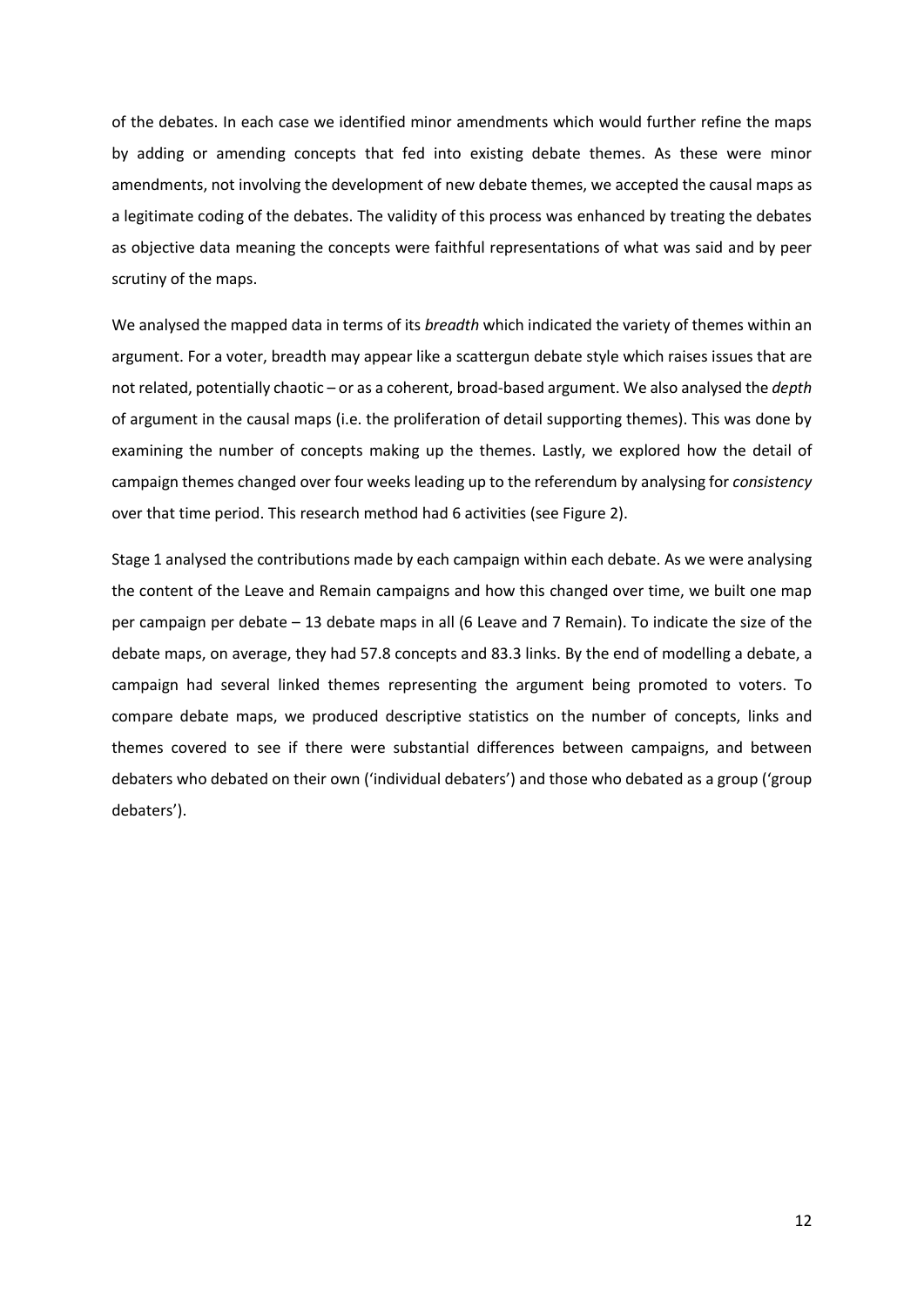# Apply criteria to select debates

**Identified 9 debates** 

# **Map the debates**

Mapped 13 debate maps (6 Leave & 7 Remain maps across the 9 debates) involving 10.5 hours of debate

Stage 1 analysis: Develop and analyse debate themes Analysed: # concepts, # links, # debate themes, individual and group performance

Stage 2 analysis: Develop and analyse campaign themes Analysed: # campaign themes, # debate themes in campaign themes, focus on core messages (or opposition's messages), individual and group performance

Stage 3 analysis: Develop and analyse campaign sub-themes Analysed: breadth & consistency of campaign message over time

**Stage 4 analysis: Overall debate tactics** Analysed: Lessons from Stages 1-3 to abstract tactics

# *Figure 2 - Research method activities*

Stage 2 analysed across individual debates to understand the breadth and depth of campaign arguments for these debates. To accomplish this, we developed new methods of analysing causal maps from different points in time i.e. longitudinal data. Specifically, the 'debate theme' titles from Stage 1 were extracted from each debate map and re-themed across all debates from each side to create a smaller number of 'campaign themes' i.e. themes that were covered by a campaign (see Figure 1). This allowed us to track, for example, how campaign themes were constructed across different debates, how debate themes were picked up and dropped across the 9 debates, and how consistent themes established a bedrock on which the campaigns stood. To accomplish this, we had to re-classify 139 debate themes from Leave and 135 debate themes from Remain into (what emerged as) 15 campaign themes for Leave and 20 campaign themes for Remain. To ensure each debate theme was consistent with the others in the same campaign theme, each debate theme was validated by checking its similarity using the Stage 1 maps. We were normally able to code debate themes into a single campaign theme as their content was dominant towards one campaign theme. However, the concepts that made up debate themes were broad based and included references to other campaign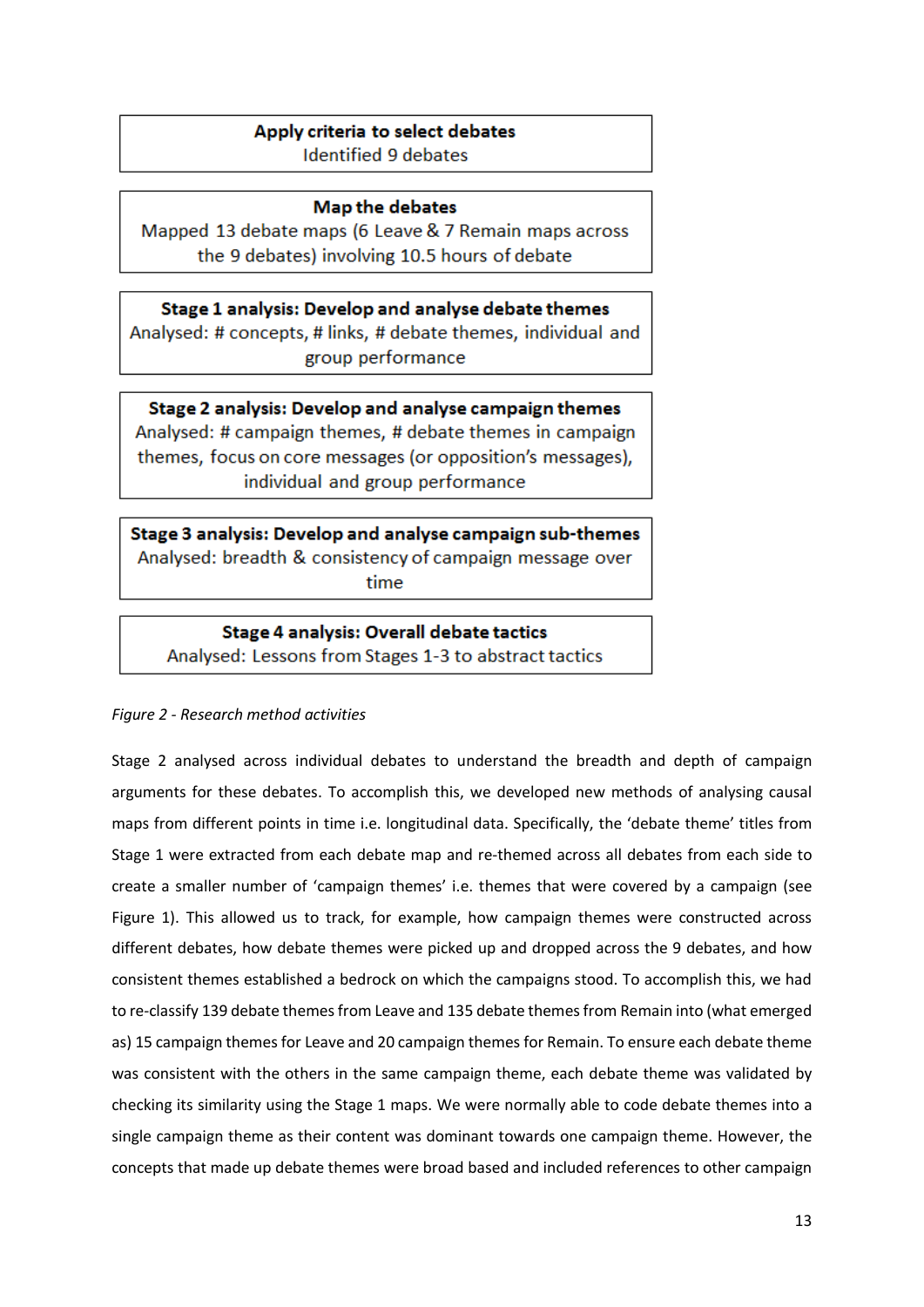themes which were not their dominant focus e.g. some concepts within the *jobs* campaign theme included information about the *impact of immigration* campaign theme – but immigration was not their core focus – and vice versa. A small number of debate themes fell evenly on the boundary of two campaign themes and, from the Stage 1 concepts, it was impossible to identify the dominant campaign theme so they were double-coded into both campaign themes e.g. in Figure 3 the debate theme *[314] Immigration lowers standards of living for ordinary people* was coded in two campaign themes (*[802] Impact of immigration*, *[1070] Changes in quality of life*). Please note, in Figures 3 and 4, the number for each concept is a unique reference number that is allocated by the software. This reference number is included in the text in square brackets when concepts in Figure 3 (and Figure 4) are referred to. Also, text in italics are quotes from the maps.

Campaign themes were initially developed by one researcher who focused on establishing credible themes. The procedure for doing so was replicated by a second researcher who coded the data to establish their own themes. The two sets of themes were then compared and a single set of campaign themes were agreed after considerable discussion – a process that took over 4 hours per campaign. As this process did not allocate debate themes to pre-identified campaign themes, the different campaign themes developed by the coders meant we could not assess inter-coder reliability. We produced descriptive statistics to compare the campaign themes from across each side of the debate.

Stage 3 conducted longitudinal analyses to understand how the Leave and Remain campaigns built breadth and consistency into their arguments across debates. We did not follow Johnson (2009) in analysing chains of argument as we were more interested in consistency than chains. Here, consistency is a measure of the repetition of campaign sub-themes in a campaign theme and was investigated through the extent to which campaigns formed a more substantial argument by synthesising different debate themes from across debates. Within campaign themes, we clustered each debate theme with other similar debate themes thereby creating 'campaign sub-themes' which described different aspects of a campaign theme (see Figure 1). We compared campaign sub-themes using descriptive statistics and graphically. For the graphic approach (see Figures 5 & 6), we analysed breadth (number of campaign sub-themes) and consistency. A consistency score for each campaign sub-theme was calculated by summing the square of how many debate themes made up the campaign sub-themes within a campaign theme. By squaring the number of debate themes, we aimed to accentuate (quantitatively) the impact of repeated focus on campaign sub-themes to symbolise the greater consistency added by every additional debate theme. Thus, a higher consistency score signals a more repeated campaign sub-theme. If a campaign theme was made up of one campaign sub-theme which was made up of 3 debate themes, then the consistency score would be 9 (3<sup>2</sup>). And, if a campaign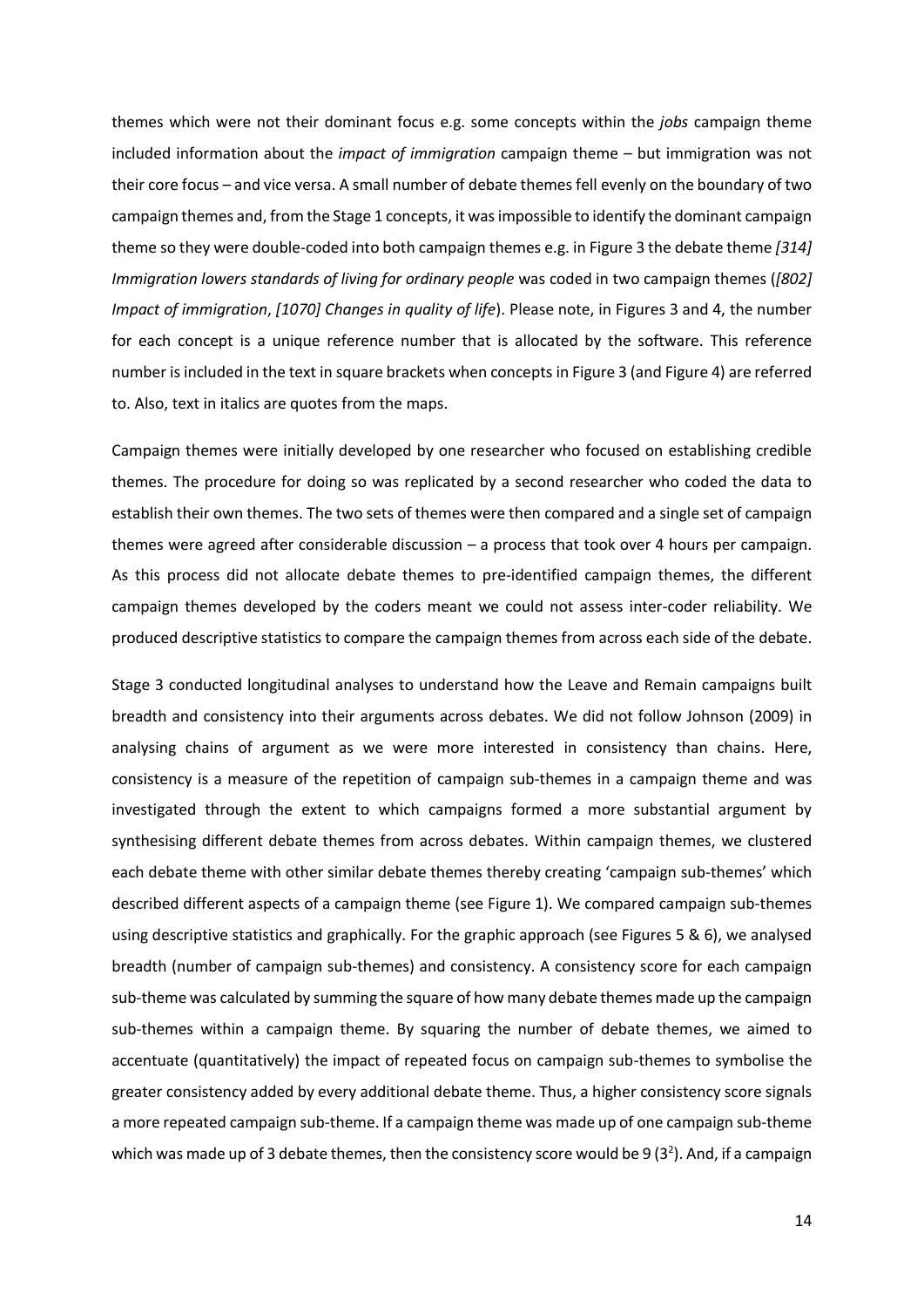theme was made up of 5 campaign sub-themes – one campaign sub-theme made up by 4 debate themes and four campaign sub-themes made up by 1 debate theme – then the consistency score would be 20  $(4^2+1^2+1^2+1^2)$ . Below, we use 20 as a threshold because it accentuates a difference between the campaigns.

|                                                                  | <b>Type</b><br>of<br>campaign<br>theme                                                                                                  | How to identify campaign theme<br>using campaign sub-themes and<br>debate themes                                                                                                                     | <b>of</b><br>%<br>Leave<br>campaig                | %<br>of<br>Remain<br>campaig                      |
|------------------------------------------------------------------|-----------------------------------------------------------------------------------------------------------------------------------------|------------------------------------------------------------------------------------------------------------------------------------------------------------------------------------------------------|---------------------------------------------------|---------------------------------------------------|
| Campaign<br>theme<br>provides                                    |                                                                                                                                         |                                                                                                                                                                                                      | n themes<br>(out of 15<br>campaig<br>n<br>themes) | n themes<br>(out of 20<br>campaig<br>n<br>themes) |
|                                                                  | 1. Orphan.                                                                                                                              | A campaign theme made up of a<br>campaign sub-theme which has up<br>to 2 debate themes.                                                                                                              | $13.3\%$ (2)                                      | 15.0% (3<br>candidat<br>e<br>themes)              |
| no<br>consistent<br>message<br>across<br>debates.                | <b>Starts</b><br>but<br>then<br>2.<br>fizzles out.                                                                                      | A campaign theme made up of<br>campaign sub-themes which has up<br>to 2 debate themes in the first one<br>or two debates. No debate themes in<br>the remainder of the debates.                       | $6.7\%(1)$                                        | $5.0\%(1)$                                        |
|                                                                  | 3. Didn't realise it was<br>an issue, then had to<br>respond.                                                                           | A campaign theme made up of<br>campaign sub-themes which have<br>no debate themes in the first half of<br>debates. More than one debate<br>theme in the second half of the<br>debates.               | 13.3% (2)                                         | $10.0\%$ (2)                                      |
|                                                                  | 4. Multiple campaign<br>sub-themes with no<br>consistent<br>message<br>running through the<br>debates.                                  | A campaign theme made up of<br>campaign<br>multiple<br>sub-themes<br>which have no common debate<br>themes across debates. May include<br>missed debates and could have<br>many campaign sub-themes. | $0.0\%$ (0)                                       | $35.0\%$ (7)                                      |
| a<br>somewha<br>t<br>consistent<br>message<br>across<br>debates. | 5.<br>Single<br>campaign<br>sub-themes<br>running<br>through the debates<br>(with other<br>debate<br>themes<br>providing<br>support).   | A campaign theme made up of a<br>campaign sub-theme that contains<br>at least 1 debate theme from each<br>debate (with the exception of up to<br>2 debates).                                         | $26.7\%$ (4)                                      | $25.0\%$ (5)                                      |
| very<br>consistent<br>messages<br>across<br>debates.             | 6. Multiple campaign<br>sub-themes<br>running<br>through the debates<br>(with other<br>debate<br>themes<br>providing<br>added support). | A campaign theme made up of<br>multiple campaign sub-themes that<br>contain at least 1 debate theme from<br>each debate (with the exception of<br>up to 2 debates).                                  | $40.0\%$ (6)                                      | $10.0\%$ (2)                                      |

*Table 2 – Coding framework and results for campaign themes*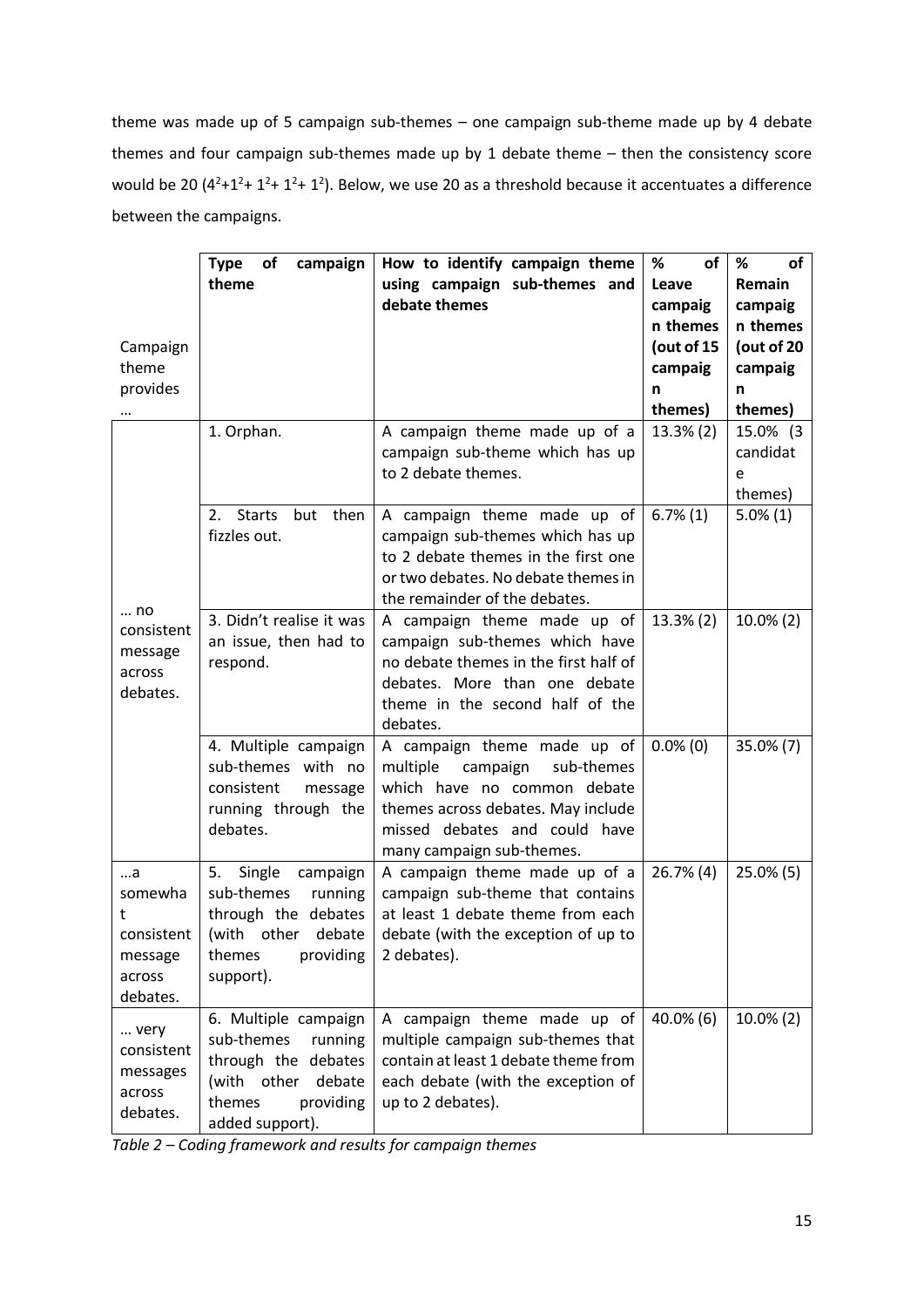We also analysed how campaign themes were built by a consistent combination of campaign subthemes. To do this, we classified the composition of campaign themes by campaign sub-themes to develop a new coding framework that exploited the longitudinal nature of the data (see Table 2). The coding framework identifies for each campaign theme whether it provides no consistent message across debates (Types 1-4), a somewhat consistent message (Type 5), or a very consistent message with a number of campaign sub-themes being prolific across most debates (Type 6).

In Stage 3 we established transferability of the research process by developing clear analytical approaches to apply to the data and these are evident in Figure 1 and Table 2. Also note, we analysed 6 debates for Leave, compared to Remain's 7 debates, which converted to less airtime for Leave (465 minutes) than Remain (525 minutes). Hence, to enable easy comparison we analysed some results in 'per minute' of debate or 'per debate'. Due to the small number of debates, only descriptive statistics are possible and these are presented to one decimal place so as not to suggest an inappropriate level of precision. Also, we do not provide standard deviations due to space restrictions and to aid readability.

In Stage 4 we identified tactics for how campaign themes were built. These tactics were identified by abstracting from the insights gained from Stages 1-3 – akin to the identification of selective codes in Grounded Theory (Strauss and Corbin, 1998). As such the tactics connect across all our analysis and form a way of unifying the analysis. As Stage 4 presents our unifying findings which are illustrated through examples of debate content, we present these first in order to provide narrative insights to the debates. throughout our description of Stages 1-3. This also serves to explain the tactics which are referred to below.

### **Analysis of the debates**

In this section, first we explain some of the debate content through a brief overview of debate tactics as found in Stage 4. Then, we report on the descriptive analyses from Stages 1-3 to explore if there are differences between the campaigns.

### Overview of debate tactics

The analysis identified 24 campaign themes across Leave and Remain sides of the debate. Of these 11 were shared by both sides, 4 were unique to Leave and 9 unique to Remain. These are shown in Table 3 where they are ordered according to the relative dominance of the theme across the debates (here, dominance is assessed by counting the number of debate themes which make up each campaign theme, shown in brackets).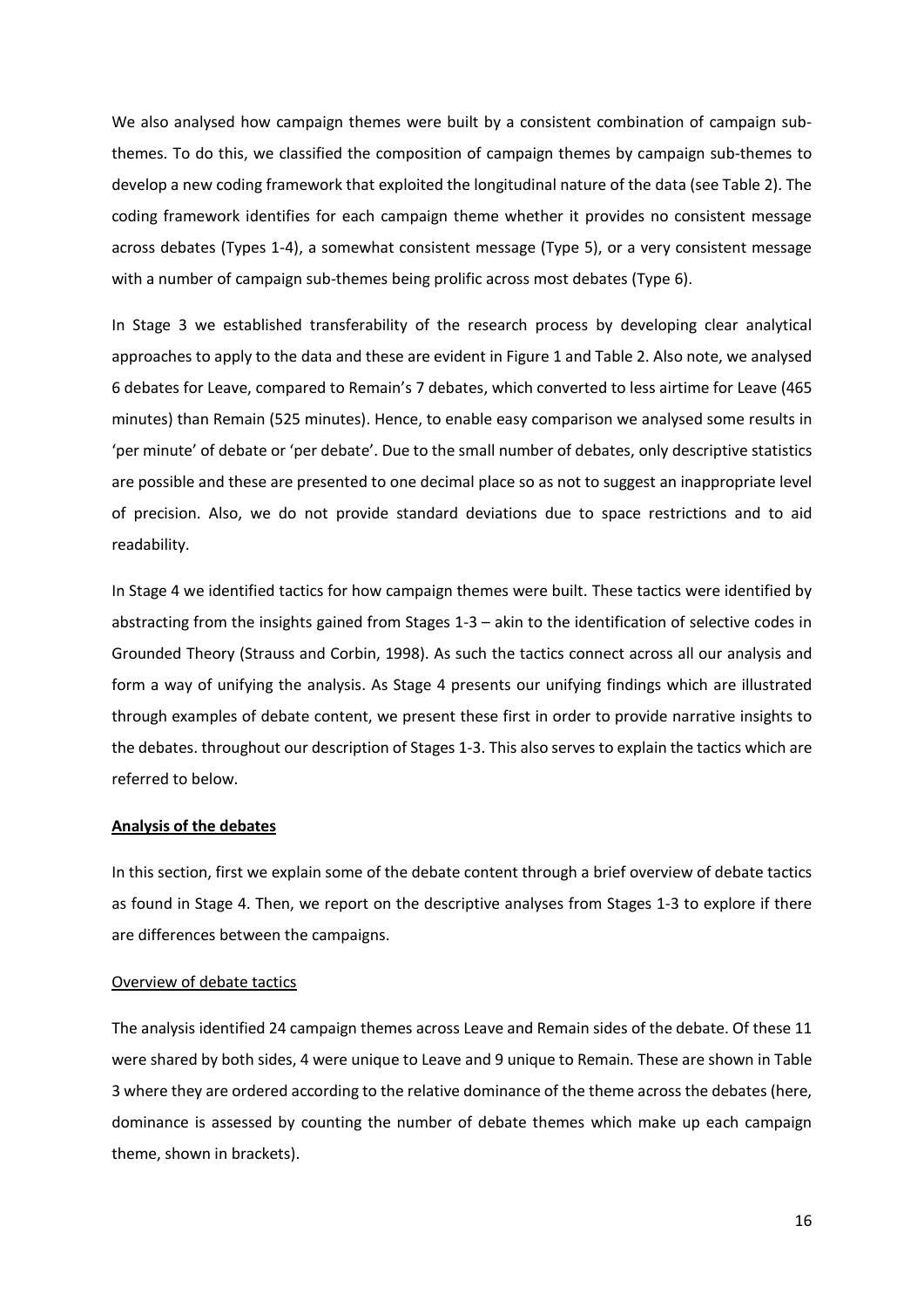Space prohibits a detailed discussion of each campaign theme so we focus on explaining five tactics for how these campaign themes were built across debates. To briefly explain these tactics, we focus on campaign themes and explain the tactics employed by each side. First, we consider how the tactic of creating traction was established, then how diversion was used, and we identify a tactic of taking opposing positions on issues. Then, we consider the presence of consistent threads running across campaign themes, and present a tactic of tapping into emotion. Many of these tactics were only discovered because we analysed the data longitudinally which illuminated, for example, how traction was build and lost across debates, and how consistent threads were built across debates.

| <b>Shared campaign themes</b>                  | Campaign themes unique to        | Campaign themes unique to        |  |
|------------------------------------------------|----------------------------------|----------------------------------|--|
| (ordered by # debate themes)                   | Leave (ordered by # debate       | Remain (ordered by # debate      |  |
|                                                | themes)                          | themes)                          |  |
| of<br>immigration<br>Impact                    | EU is failing the UK (consisting | Economic impact of leaving       |  |
| 37 <sup>7</sup><br>debate<br>(consisting<br>0f | of 15 debate themes)             | (consisting of<br>15<br>debate   |  |
| themes)                                        |                                  | themes)                          |  |
| Trade deals (24)                               | Our money sent to the EU         | New deal / EU reform is good     |  |
|                                                | which we have no control over    | for UK $(12)$                    |  |
|                                                | (15)                             |                                  |  |
| Whose opinion to trust (22)                    | UK is strong enough to be        | The EU is not that bad (9)       |  |
|                                                | successful (12)                  |                                  |  |
| Impact on public services (19)                 | Insignificance of the UK in EU   | Isolation of the UK (9)          |  |
|                                                | decisions (4)                    |                                  |  |
| Changes in quality of life (14)                |                                  | The big risk of leaving (8)      |  |
| Impact on jobs (13)                            |                                  | Some of the issues that are      |  |
|                                                |                                  | blamed on the EU are not its     |  |
|                                                |                                  | fault $(6)$                      |  |
| Law making (11)                                |                                  | Benefits of free movement (5)    |  |
| Changes in security by leaving                 |                                  | Second Scottish referendum       |  |
| (9)                                            |                                  | likely if we leave (2)           |  |
| The UK's sovereignty (5)                       |                                  | Leave do not have a plan if they |  |
|                                                |                                  | win $(2)$                        |  |
| Protection of workers' rights                  |                                  |                                  |  |
| (4)                                            |                                  |                                  |  |
| Impact on border control (2)                   |                                  |                                  |  |

*Table 3: Shared and unique campaign themes*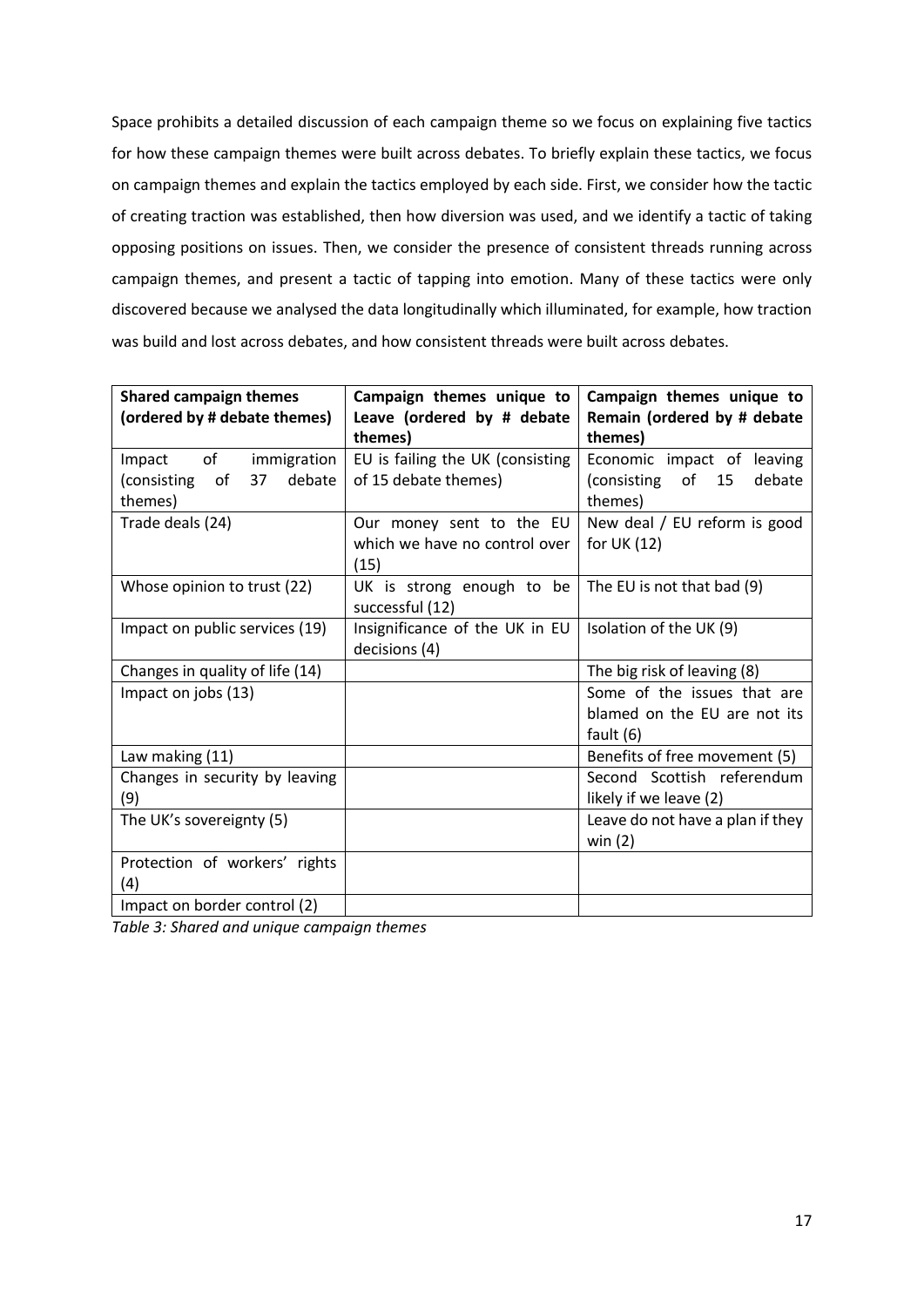

*Figure 3: Extract from Leave map – Impact of immigration including campaign themes, campaign sub-themes and debate themes*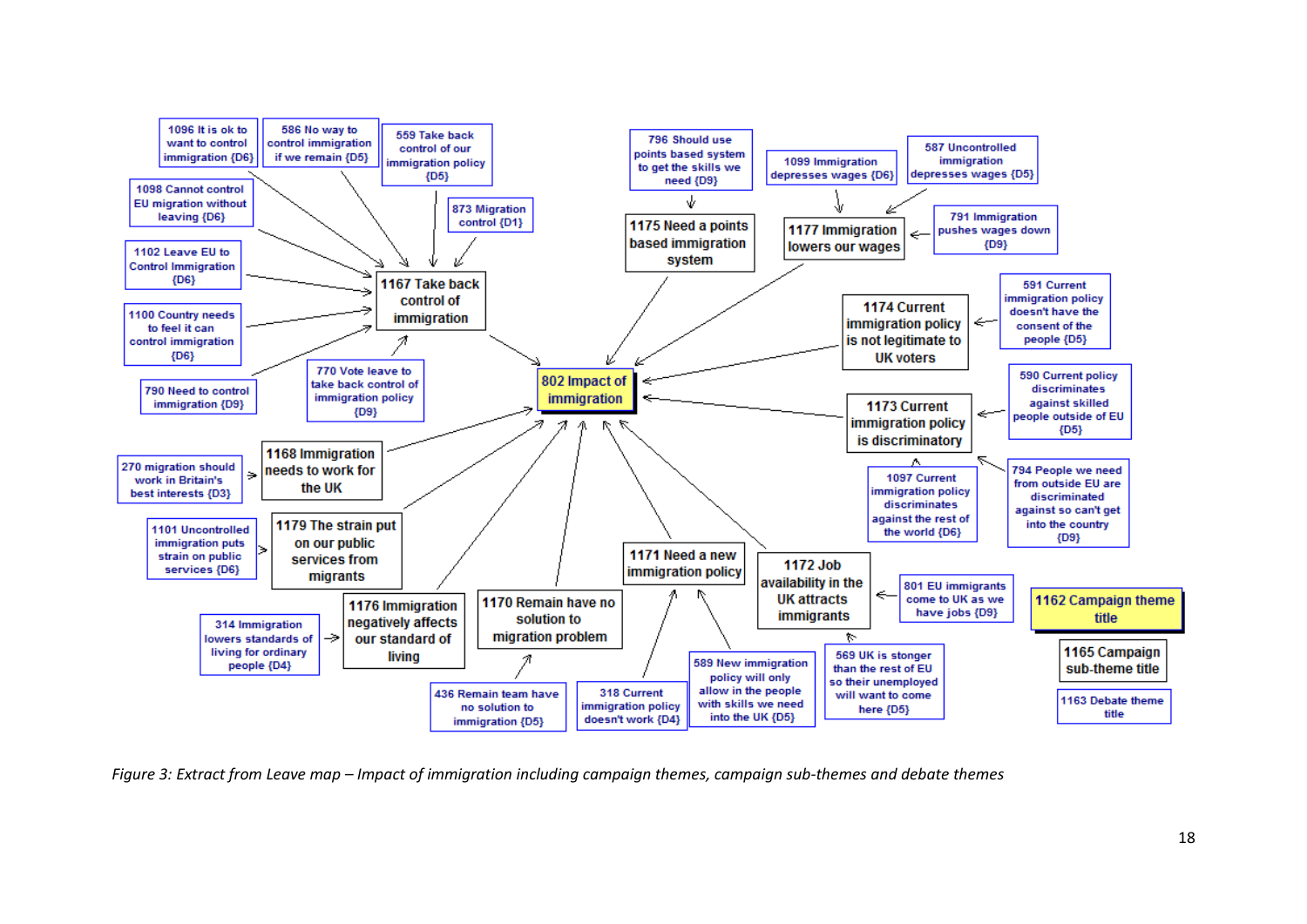

*Figure 4: Extract from Remain map – Impact of immigration including campaign themes, campaign sub-themes and debate themes*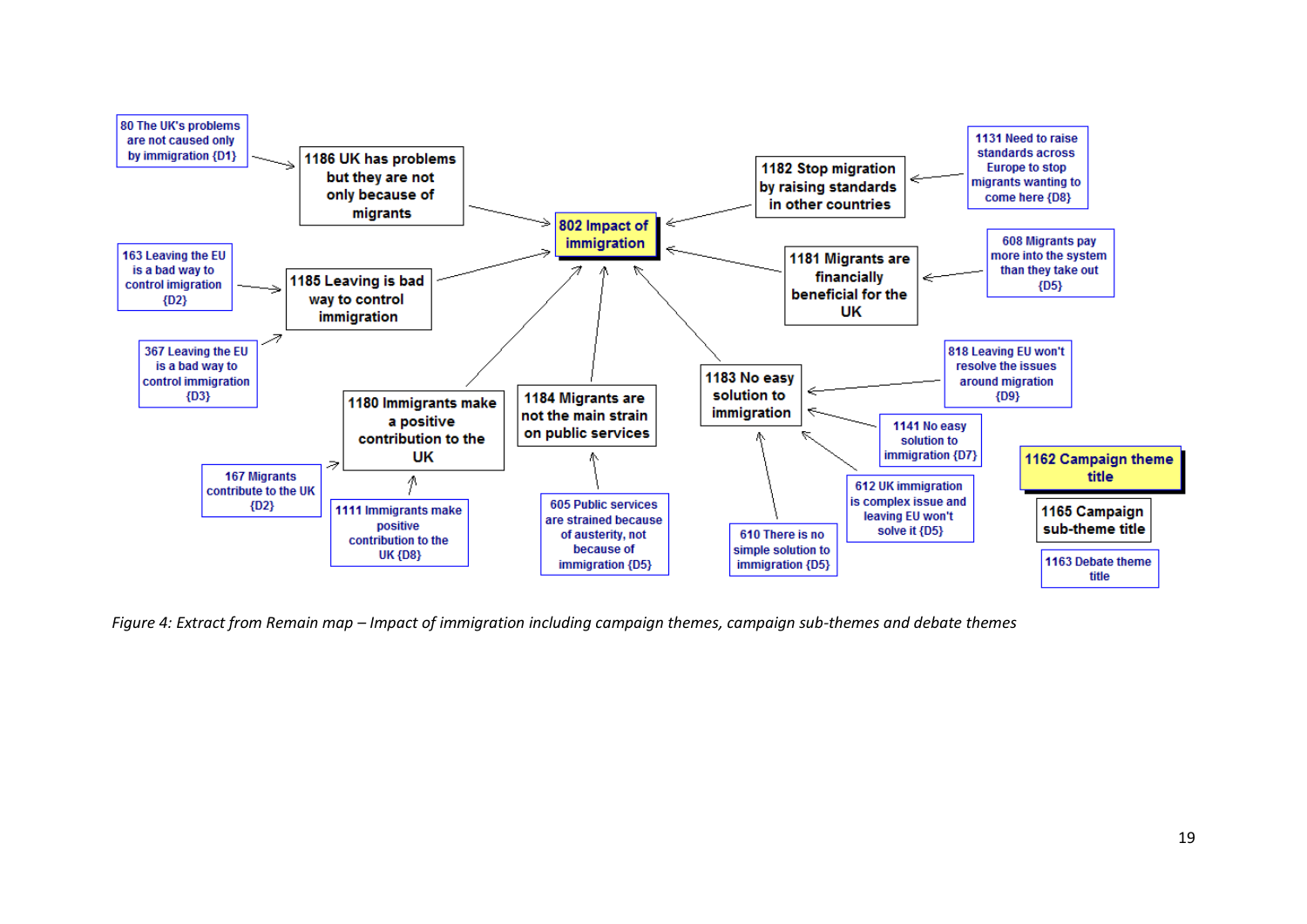In Table 3 the most dominant campaign theme was *Impact of immigration* with 37 debate themes to which Leave contributed 25 debate themes (see Figure 3) while Remain contributed 12 (see Figure 4). Figure 3 shows an extract from the Leave map for *[802] Impact of immigration* showing the breadth of the campaign sub-themes and debate themes. Across debates, in particular Debates 5, 6 and 9, Leave established traction through a consistent and wide reaching message on immigration anchored in the campaign sub-theme *[1167] Take back control of immigration* (which appeared in four debates) and supported by 10 other campaign sub-themes. In the debate themes in Figure 3, the number in curly brackets is the debate number (i.e. '{D1}' is Debate 1) and, through this, we can see the timing of how the complexity of the campaign themes was built across debates e.g. *[873] Migration control*  in Debate 1. However, *[873] Migration control* is not the full extent of Leave's commentary on immigration in Debate 1 as debaters also contributed concepts that mentioned the impact of immigration in the context of other campaign sub-themes, such as: *Competition for UK jobs*, *reduction in UK living standards*, *pressure on services* and *housing*, and the need to establish *Stronger links with the Commonwealth countries rather than the EU*. As those concepts were dominated by those other issues they feature elsewhere, especially in Debates 1, 3 and 4. In later debates, when migration had significant traction, Leave refocused on migration as the core issue rather than as a part of other themes.

Remain did not establish traction on immigration. As evident from Figure 4, Remain addressed immigration in the first three debates predominantly around 3 campaign sub-themes: *UK has problems but they are not only because of migrants; Leaving is a bad way to control immigration,* and; *Immigrants make a positive contribution to the UK.* However, these campaign sub-themes did not gain traction and were dropped in later debatesto be replaced with: *No easy solution to immigration.* Some campaign sub-themes were trialled by debaters but failed to gain traction and so were not mentioned in subsequent debates e.g. Remain's argument of *Migrants are not the main strain on public services*; *Immigrants are financially beneficial for the UK*, and*; Stop migration by raising standards across Europe.* 

Analysing the data longitudinally to identify how the focus on themes changes during the campaign, Table 4 uses Figure 3 and 4 to understand the changing focus on *[802] Impact of immigration*. Neither debate had an overwhelming initial focus on immigration with only 1 or 2 debate themes in the early debates – although (as mentioned above) Leave tended to talk about immigration in the context of other issues/themes. Remain put emphasis on immigration only in Debate 5 (establishing 4 debate themes) which enabled Leave to talk in a more concentrated way about immigration in Debate 5 and capitalise on their existing traction by establishing 8 debate themes. Leave then extended their focus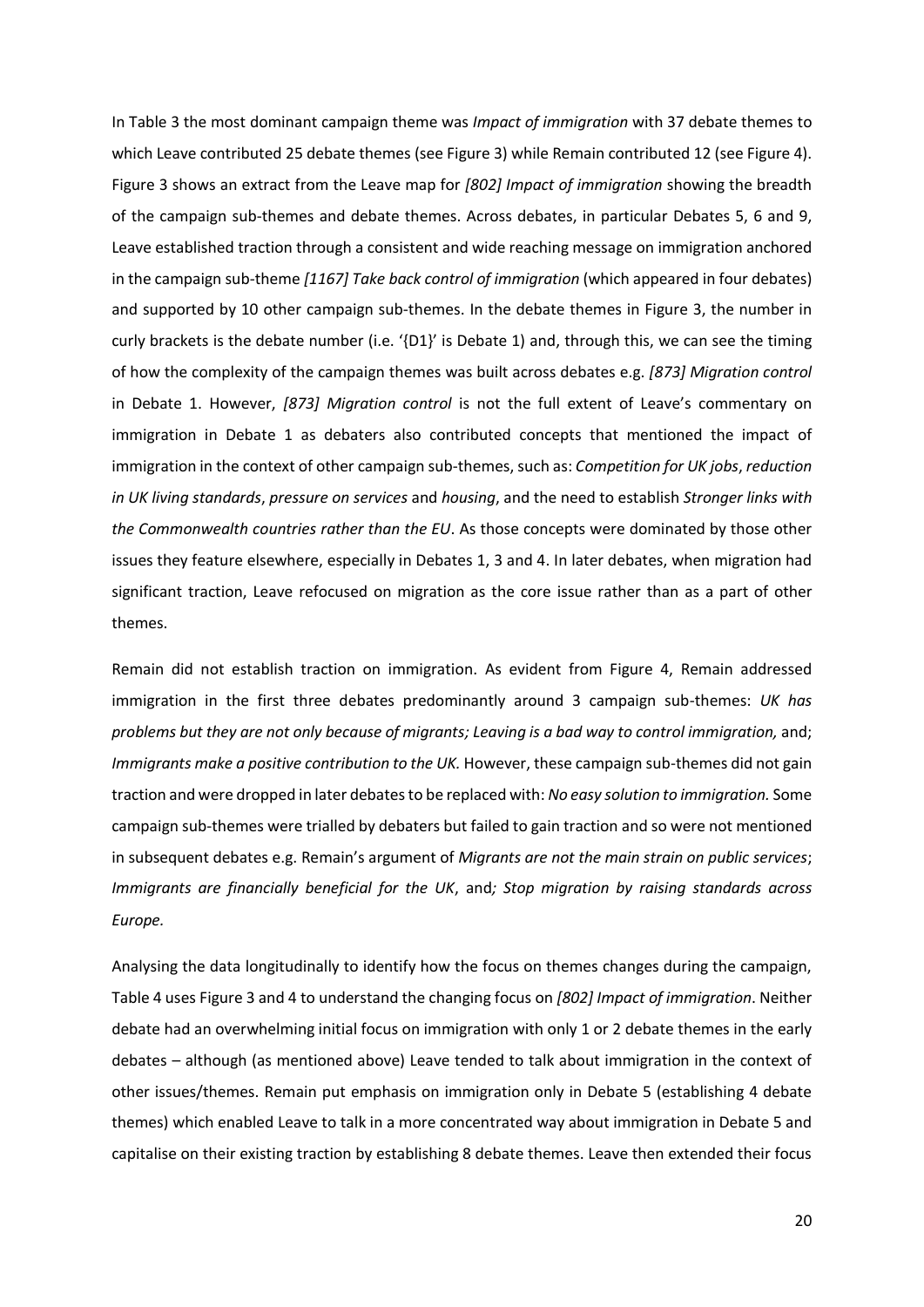on immigration in subsequent debates. To illustrate Leave's growing argument, Figure 3 and Table 4 show the comparative simplicity of how this issue was addressed in Debate 1 (in which only 1 debate theme was covered) and the increased breadth of argument created throughout the debates until Debate 9 (in which 6 debate themes were covered). There is also very little direct overlap in the debate themes from across debates, but a lot of complementary debate themes which reinforce messages from earlier debates, as well as the constant message to *[1167] Take back control of immigration*.

| Debate | Number of debate themes created by   | Number of debate themes created by           |
|--------|--------------------------------------|----------------------------------------------|
| number | Leave in each debate (from Figure 3) | <b>Remain</b> in each debate (from Figure 4) |
|        |                                      |                                              |
|        | Not represented at debate            |                                              |
|        |                                      | Not represented at debate                    |
|        |                                      |                                              |
|        |                                      |                                              |
|        |                                      | Not represented at debate                    |
|        | Not represented at debate            |                                              |
|        | Not represented at debate            |                                              |
|        |                                      |                                              |

*Table 4 – How debate themes built the complexity of campaign sub-themes across debates for [802] Impact of immigration*

From Table 3, it is striking that the campaign theme *Economic impact of leaving* is unique to Remain. This appeared deliberate from Leave debaters who avoided any attempt at gaining traction on this and instead diverted the conversation away from the economy to campaign themes that aligned with the economy. For example, they diverted onto *Trade deals* where they argued that *Global economies are more important* and so the UK should *Take back control of trade policy. They also* diverted from economy onto campaign theme *Changes in quality of life* by arguing for the *need to Focus on quality of life not GDP*. And they diverted onto *Our money sent to the EU which we have no control over,*  asserting that the *EU costs £10bn more per year than we get back,* and that *People spending our money don't have our priorities.* They also used the current strength of the UK economy to suggest that the *UK is strong enough to be successful.* By diverting focus away from economy, Leave did not engage with one of Remain's core campaign themes thus preventing Remain from being able to fully debate the theme and present weaknesses in Leave's position.

When each side had equal traction it was often because they debated from opposite positions of the same campaign sub-themes. This was seen in the campaign theme *Who to trust* where Remain had 3 main campaign sub-themes: *Leave are scaremongering; Expert opinion agrees with us,* and*; Fact based argument.* Leave focused on the same campaign sub-themes but from the opposite viewpoint: *Remain are scaremongering; Business and job creators want to leave, and; Experts can be wrong.* This tactic may have originated from either side as an attempt to obfuscate the strength of the opposition's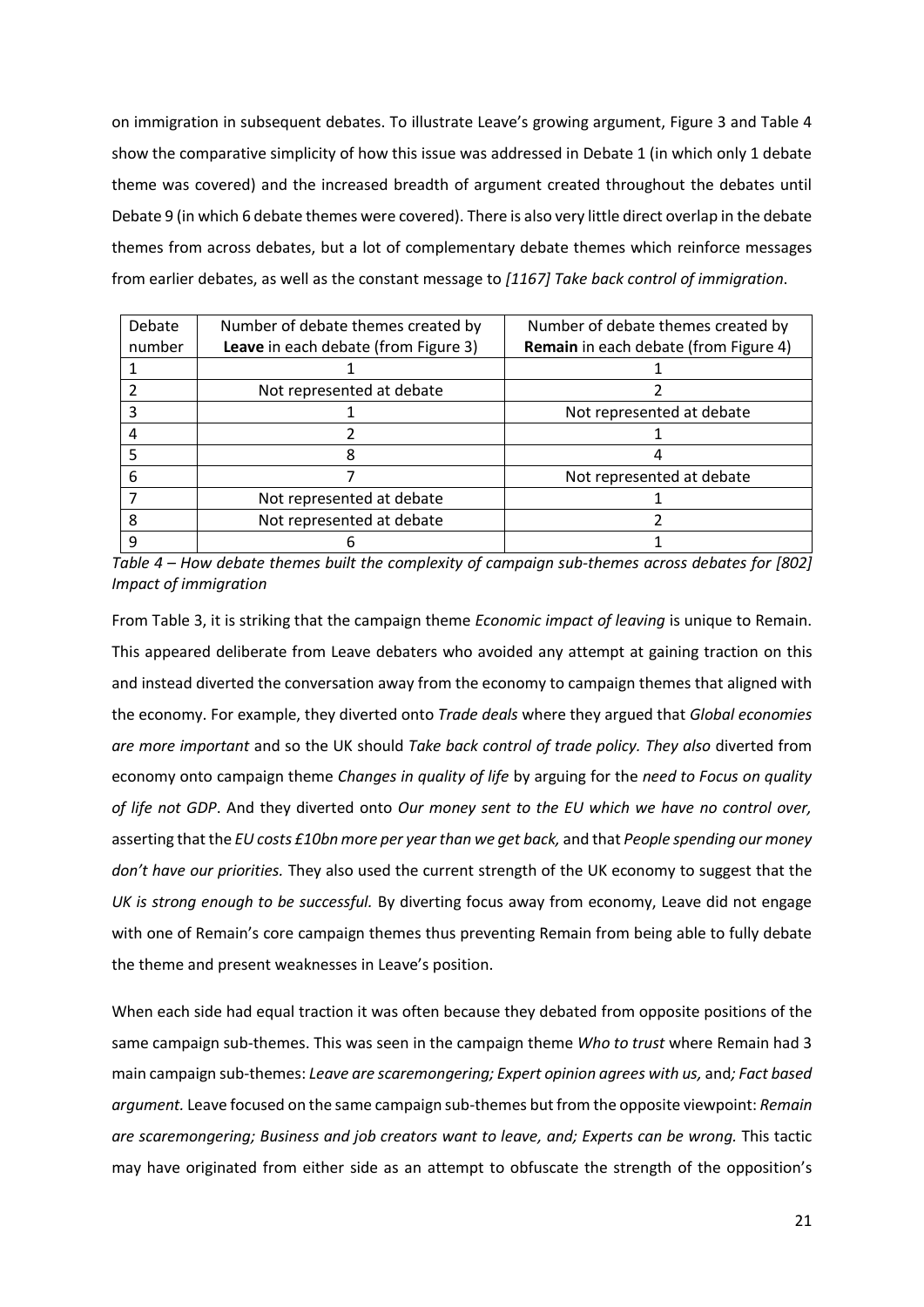message. Opposing positions tactic are repeated in other dominant campaign themes, such as; *Impact on jobs, Trade deals, Impact on public services* and*, Changes in quality of life.*

Some issues were so pervasive that they formed their own consistent thread throughout a variety of campaign themes. As an example, across most the debates and most campaign themes, Leave had a consistent message about 'taking back control' – indeed, this was the slogan of their campaign. Of Leave's 139 debate themes, 51 were about reclaiming control covering themes such as *Trade deals,* where *Outside the EU we can control our trade deals; Immigration*, where the UK should *t=Take back control or our immigration policy,* and; *Law making,* where voters were encouraged to *vote Leave to take back control of law making*. Remain had no similar example of consistent threads running through their arguments that spread through to so many debate themes.

Our last tactic was extensively used in all debates – the exploitation of voter emotion to encourage support for their side. Both Leave and Remain drove home the need to be concerned if the other side won the referendum and overtly pitched their argument to hit the emotions of individuals – less often geared towards a positive emotion. Many campaign themes in Table 3 are positioned emotively. Just two examples of debate themes from Leave's (*Remain are using project fear to scare you into staying* and *leaving will unlock the potential of the British people*) and from Remain (*Leave are telling lies* and *leaving will damage the NHS through reduced taxation and spending*) show their emotive nature. Importantly, this emotive tactic was consistently employed without reference to any facts to justify the hype – indeed voters were often told by Leave that *The experts on the remain side are not credible or independent* and Remain argued that *Leave don't like experts because they don't support them.* However, this tactic was not always employed by Remain. Initially they appeared to take a more educational approach to the initial debates by attempting to raise voters' knowledge about the EU and its merits – providing a more fact-based argument with evidence, for example the extent to which migrants contribute towards the economy.

We will revisit these tactics after we report on Stage 1-3.

## Stages 1-3 Analysis of maps

To aid the readability of the analysis of maps we summarise the main findings in Table 5 and explain these in detail below.

| ייי    | <b>Departs</b> |
|--------|----------------|
| ------ |                |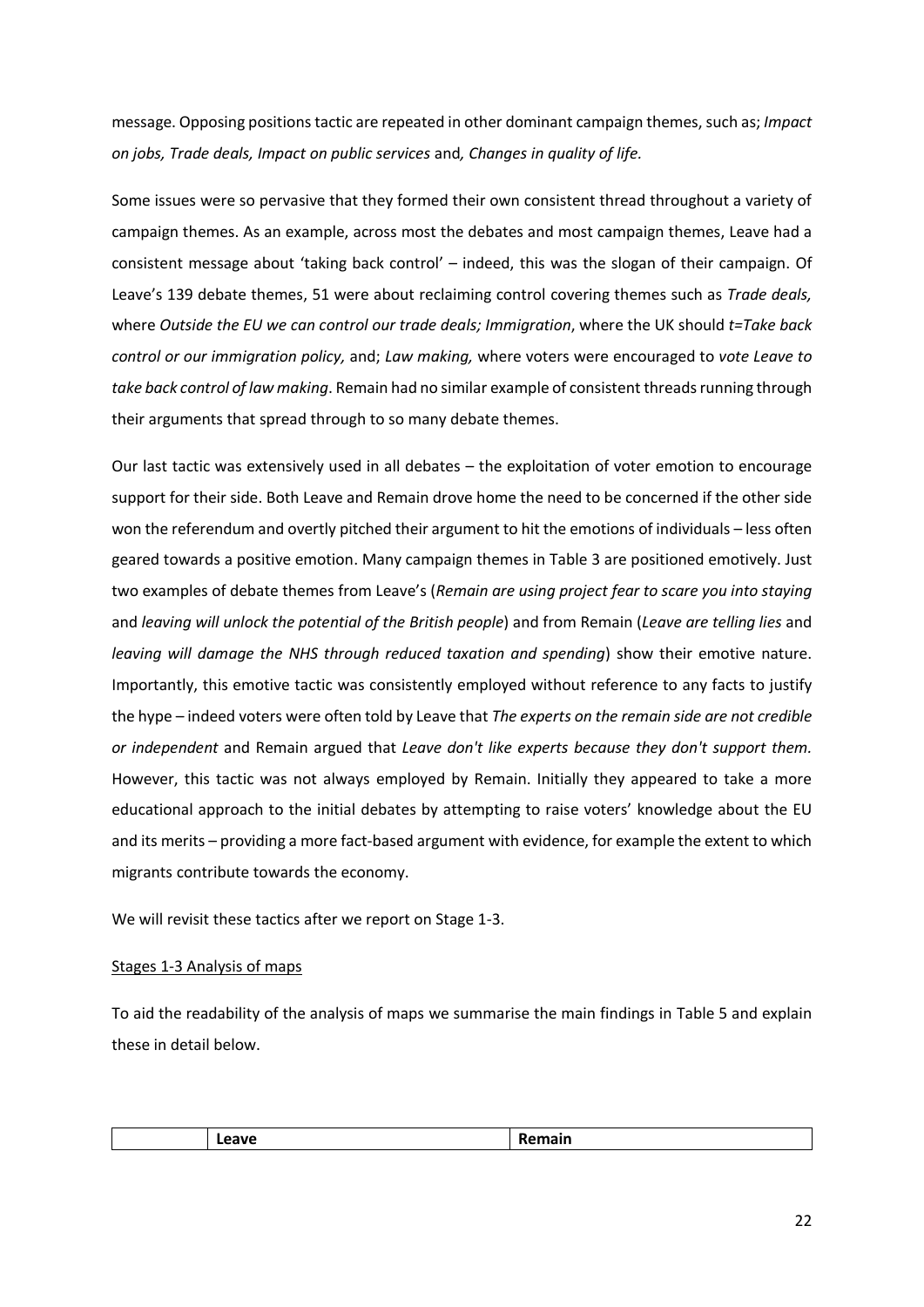| Stage 1                                                       | Covered a greater number of debate<br>themes in each debate and individual<br>debaters contributed more information<br>to each debate theme                                                                                     | Contributed more information in the<br>debates and group debaters contributed<br>more information to each debate theme                                                                              |
|---------------------------------------------------------------|---------------------------------------------------------------------------------------------------------------------------------------------------------------------------------------------------------------------------------|-----------------------------------------------------------------------------------------------------------------------------------------------------------------------------------------------------|
| Stage 2                                                       | Focused more on core messages. Formed<br>themes<br>containing<br>campaign<br>more<br>debate themes and more campaign sub-<br>themes. Individual and group debaters<br>covered greater proportion of campaign<br>themes.         | Identified a greater number of campaign<br>themes, and unique campaign themes.<br>debaters<br>Individual<br>covered<br>more<br>campaign themes.                                                     |
| Stage 3                                                       | Developed<br>themes<br>campaign<br>longitudinally with a stronger consistent<br>message                                                                                                                                         | Developed<br>campaign<br>themes<br>longitudinally<br>with lower<br>consistent<br>message                                                                                                            |
| <b>Stage</b><br>4:<br><b>Overview</b><br>of debate<br>tactics | Stronger traction but on a smaller<br>number of themes<br>Did not chase themes that were off<br>message<br>Took opposing positions to Remain<br>Stronger consistent threads<br>Focused on emotive aspects of campaign<br>themes | Weaker traction but on a<br>broader<br>number of themes<br>Chased Leave's themes<br>Took opposing positions to Leave<br>Weak consistent threads<br>Focused on emotive aspects of campaign<br>themes |

*Table 5 – Overview of results* 

From Stage 1's debate maps, Remain debaters made more contributions than those from Leave. On average, the 6 Leave maps had 56.3 concepts and 78.2 links while the 7 Remain maps had 59.1 concepts and 87.7 links –meaning the Remain had more information in their maps although the maps are similarly interconnected (evident through similar proportions of links per concept). Other evidence comes from Remain's individual debaters – they contributed slightly more concepts (1.0 per minute), links (1.4 per minute), and proportion of links per concept (1.5 ratio) than Leave (0.9 concepts; 1.3 links; 1.4 ratio). Breaking this down further, similar results were found for Remain group debaters: slightly more concepts (0.7 per minute), links (1.0 per minute), and proportion of links per concept (ratio 1.5) than Leave (0.6 concepts; 0.9 links; 1.4 ratio).

Results show that Leave contributed more concepts to their debate themes than Leave. Here, across individual debates, debate themes were made up of more concepts by Leave (average 3.5 concepts) than Remain (2.9). Across the three group debates, debate themes received more focus from Leave debaters (average 1.3 concepts per debate theme per debater) than Remain (0.9).

Results also show that Leave debaters covered a greater number of debate themes with their concepts than Remain debaters. Here, Leave debaters covered more debate themes in each debate (average 23.2) compared to Remain (19.3) – albeit Leave contributed a similar number of debate themes overall (139) to Remain (135) but did so in one fewer debate. Together, these findings suggest that the greater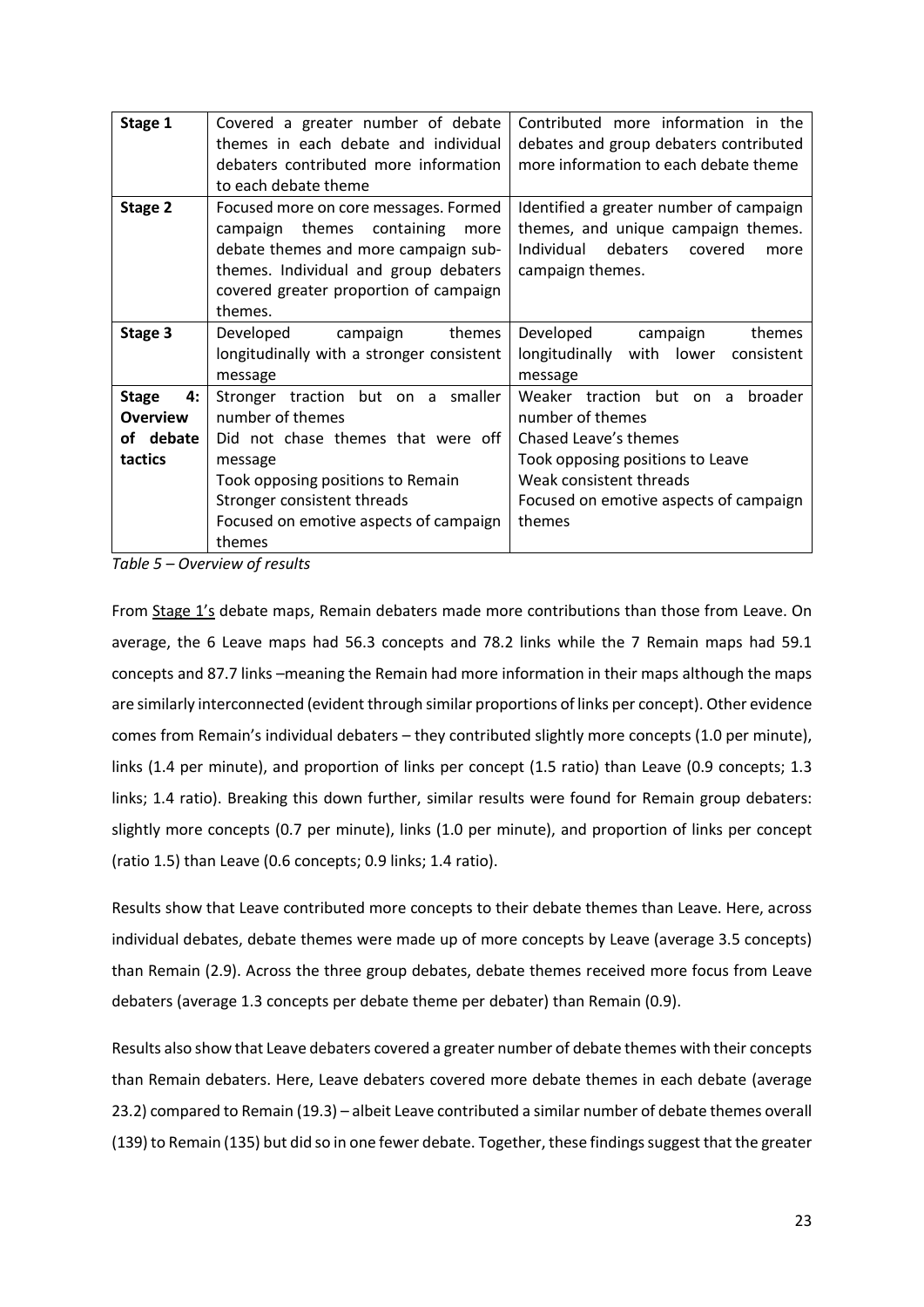number of contributions from Remain were not adding substantially to what had already been said by their side.



*Figure 5 – Breadth and consistency of Leave campaign themes being mentioned*



*Figure 6 – Breadth and consistency of Remain campaign themes being mentioned*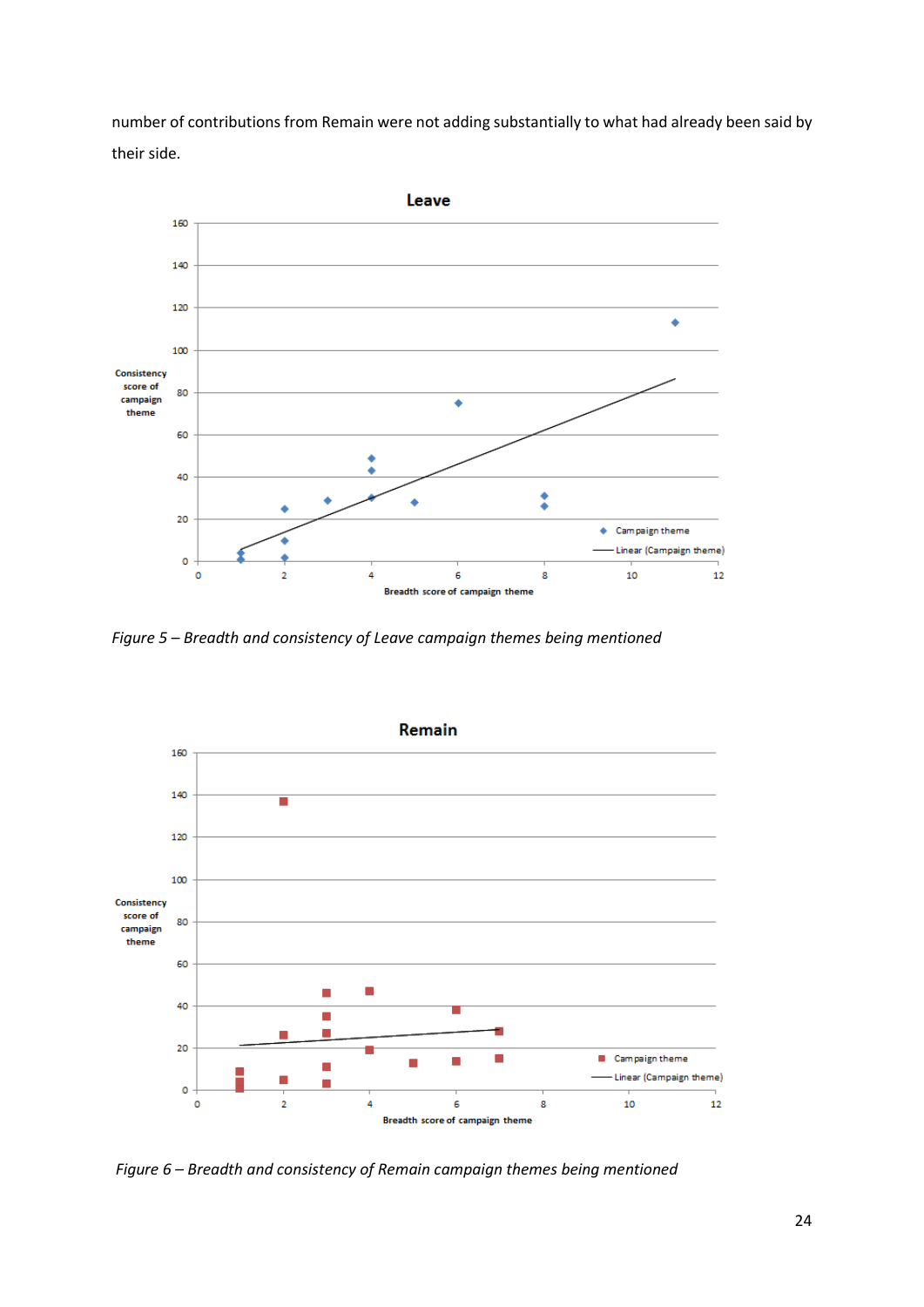From Stage 2's campaign themes, results suggest that Remain identified a greater number of campaign themes that were unique to its case. Remain had more campaign themes (20) than Leave (15), and most of these were presented in a way that heightened their emotive content. From Table 3, 11 of these campaign themes were common to both campaigns, but others were unique to Remain (9 of 20) and to Leave (4 of 15) – suggesting Remain chased Leave's themes more with opposing positions. Also, Remain covered a greater number of campaign themes in debates (average 12.0 per debate) than Leave (10.3).

However, results suggest that Leave focused more on traction around their core messages and establishing consistent threads. For example, Leave covered a larger proportion of their campaign themes in each debate (68.9%) than Remain (60.0%) – and had more campaign themes that were focused on in all debates (5 of 15 campaign themes) than Remain (2 of 20). Also, Leave formed campaign themes: that contained, on average, more debate themes (9.3) than Remain (6.6); with a higher number of debate themes being involved (maximum 25) than Remain (15). Finally, Leave debaters were not as much led by the Remain campaign as they did not substantially respond to 45.0% of Remain campaign themes – while Remain did not address 26.6% of Leave campaign themes.

Comparing individual debaters and group debaters, individual debaters for Remain covered more campaign themes with their concepts (on average, one campaign theme covered every 4.8 minutes) than Leave (6.1), and group debaters from the different sides covered the same amount as each other but less than individuals (one every 8.1 minutes). However, Leave debaters covered a greater proportion of available campaign themes in each debate (60.0% individual; 77.8% group) than Remain (58.8% individual; 61.7% group).

From Stage 3's analysis of campaign sub-themes, results suggest that (over all debates) Leave developed campaign themes that had a more consistent threads. For example, Figures 5 & 6 show the difference between campaigns in terms of the breadth and consistency of campaign themes. In Figures 5 & 6, the breadth score is the number of campaign sub-themes in a campaign theme, while the consistency score measures how campaign themes are made up of a number of campaign sub-themes that are made up of debate themes i.e. to what extent campaign sub-themes are mentioned prolifically across debates. Figures 5 & 6 shows a distinction between the campaigns in terms of the higher consistency measure of the campaign themes for Leave evident through the presence of only 5 campaign themes for Leave (33.3% in Figure 5) with a low consistency score of under 20, compared to Remain's 12 campaign themes under 20 (60.0% in Figure 6). Also, it shows a higher number of campaign sub-themes being involved by Leave (maximum 11) than Remain (7), and shows that Leave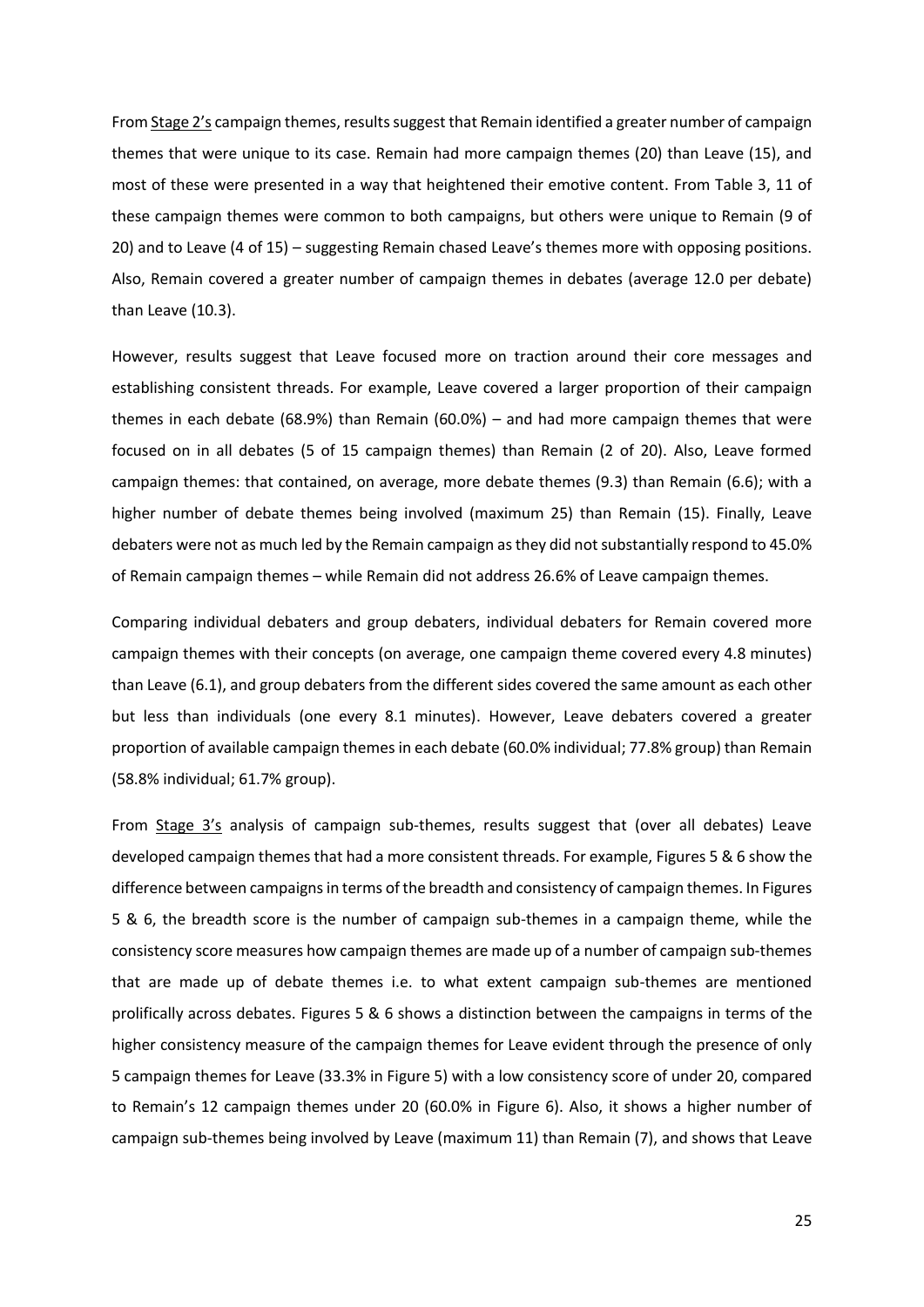offered more breadth in each of their campaign themes (average 4.1 campaign sub-themes per campaign theme) than Remain (3.3).



*Figure 7 – Breadth and consistency of Leave campaign themes being mentioned in different debates*



*Figure 8 – Breadth and consistency of Remain campaign themes being mentioned in different debates*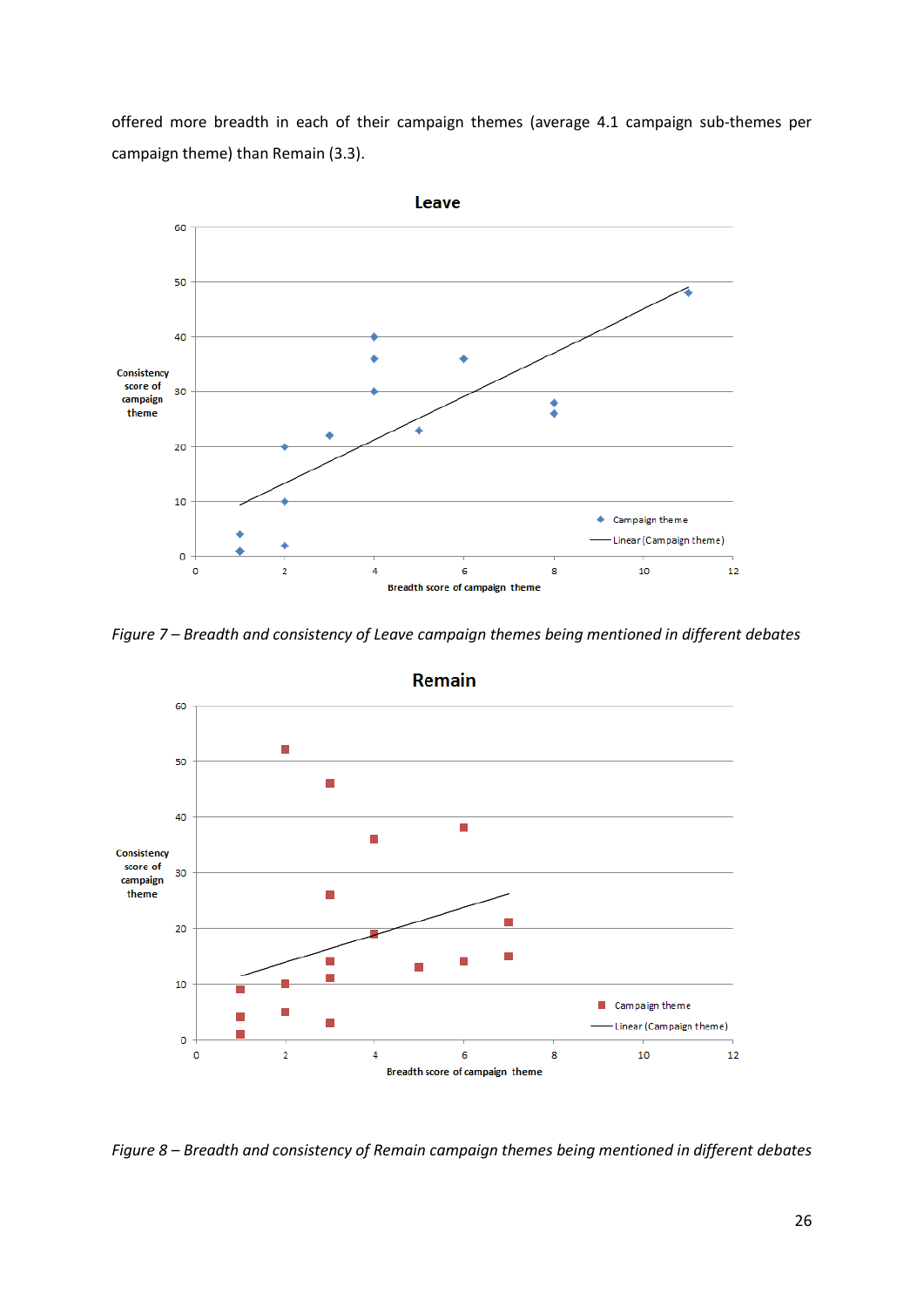Figures 7 & 8 shows the breadth and consistency of campaign themes when repeated campaign subthemes from the same debate are eliminated i.e. assessing in how many debates campaign subthemes were mentioned. Here, a similar profile is found as Leave built more consistent campaign themes across debates than Remain e.g. only 5 themes (33.3% in Figure 7) for Leave had a consistency score of under 20, compared to Remain's 14 campaign themes (70.0% in Figure 8).

These results are supported from the analysis using the framework in Table 2. Of the six types of campaign theme found in the data, four types formed messages of low consistency (Types 1-4). From Table 2, Remain had more campaign themes in these low consistency categories (65.0%) than Leave (33.3%), but a similar amount to Leave in the category of 'somewhat consistent message' (Remain 25.0%; Leave 26.7%). Leave had a larger proportion of campaign themes that formed a 'very consistent message' (40.0%) than Leave (10.0%).

Taking all our analyses together, Leave established better levels of traction and consistency by focusing on a smaller set of core issues but looked at those with more breadth. Leave diverted better onto core issues by not responding to many of Remain themes – in contrast to Remain which responded to most of Leave's issues. Both sides took opposing positions to undermine each others' arguments and promote their own views especially on emotive issues. Leave was better at establishing consistent threads and campaign sub-themes that ran through the debates.

### **Discussion**

Here we discuss our four aims for this paper, to show the novelty in our approach, we discuss our methodological, replicability and philosophical aims. Finally, we consider the context and a potential reason for the Brexit outcome in our modelling complexity section.

On our methodological aim (Aim 1), we had to adapt elements of causal mapping to accommodate the secondary and longitudinal characteristics of our data. For example, typically a soft OR model forms a boundary object between a facilitator and participants to create shared meaning, understanding and/or interests (Franco, 2013). However, our maps do not aim to achieve any of these, instead they represent how each side defined issues to influence voters and explore a decision space to post-rationalise what was said. Like Eden & Ackermann (2004, p623) who experienced a similar challenge "[our] resultant maps did not truly represent cognition but rather a deliberately contrived argument" that was identified by the coder using secondary data and converted into our modelling language.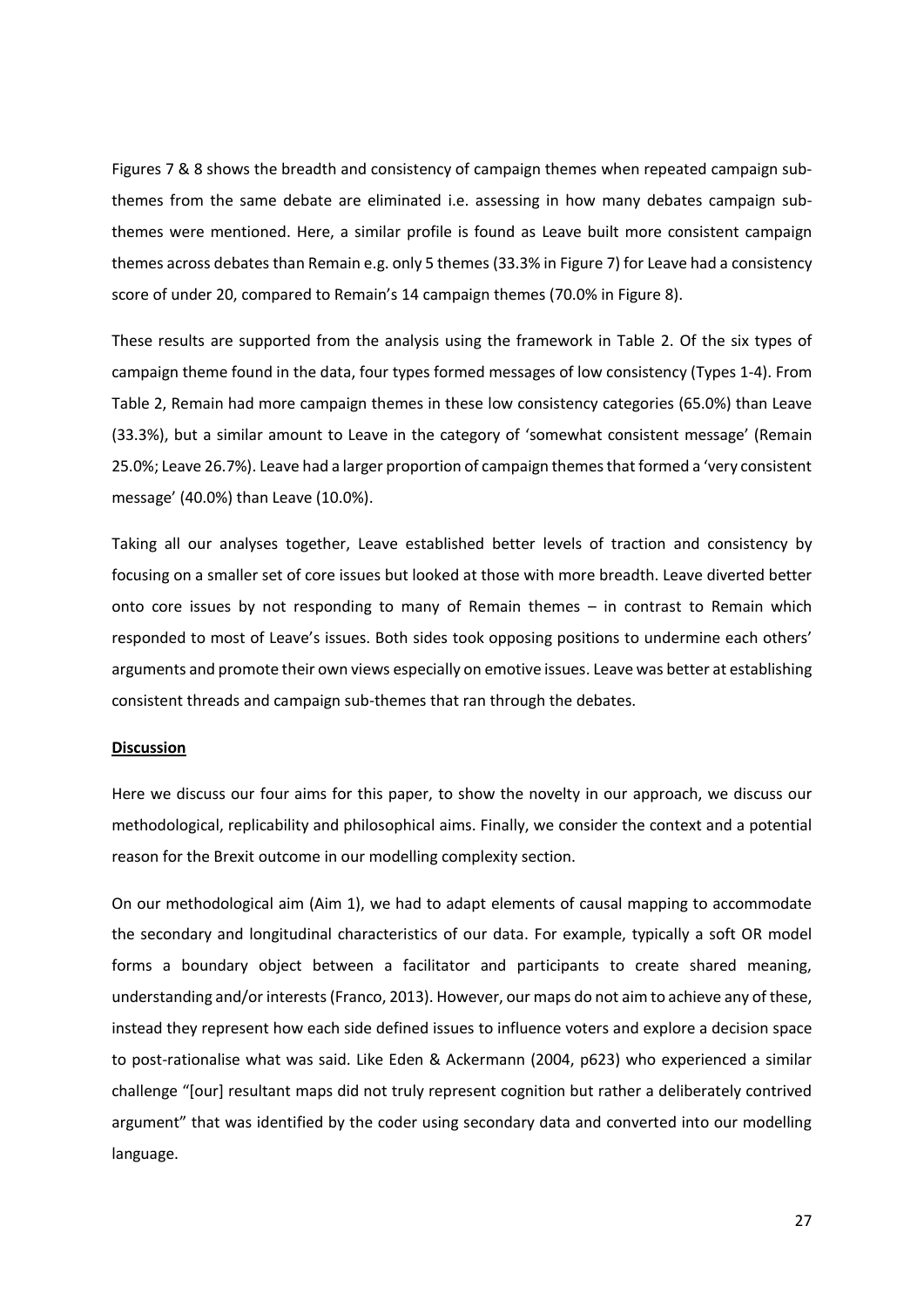The limitations of our data also meant we could not map how the arguments were received by voters, for example, we could identify emotive issues being raised but could not evaluate their effect on voters. Consequently, we focused on mapping the argument that was given by debaters and the validation of coding this argument in the map was challenging because we had no access to those from whom the data originated (like Eden & Ackermann, 2004). Typically soft OR models are built by facilitators based on data collected from participants (Franco & Montibeller, 2010) and validation can be done by asking participants. Thus, soft OR model validation is normally through collaborative inquiry (Champion & Wilson, 2010), but this was not available here as we could not access debaters. We solved such issues by building legitimacy of the process (Champion & Stowell, 2003) through creating explicit coding schemes and applying those consistently through investigator triangulation (Denzin, 1970). For example, we critiqued maps in Stage 1 to ensure consistent interpretation of debate themes; defined campaign themes in Stage 2 and identified which debate themes belonged in each; developed the rules behind the coding framework in Table 2 (Stage 3). To enhance confidence, two researchers coded every aspect and so tight rules were developed until both were satisfied that they (and others) would code the data the same. For example, in Stage 3 we identified campaign subthemes and how these built longitudinally and the coding was done twice without comparing them to ensure the coding system was robust and the codes were consistent. When not all codings matched, the coding scheme was altered to develop increasingly tight and specific definitions. This was labour intensive but (similar to Ackermann et al (1997) who had a protracted validation process by the analysts) we developed a consistency in our analysis that is beyond that we have previously achieved from participant validation (as participants may satisfice if the reward for precision is low). Furthermore, while we presented the analysis as moving through Stage 1-3 in a linear form, in reality the process was more complex as we fed our learning back into previous stages of analysis to tighten definitions and check coding schemes for consistency.

Our last methodological issue is longitudinal analysis. As more authors (and reviewers) realise the quality of insights possible from longitudinal analysis and the improved confidence this provides in results (Guba & Lincoln, 1989), soft OR methods can be positioned to offer new analytical methods. Typically soft OR produces an artefact that is valid at a specific time (Checkland & Holwell, 1998) and, so, longitudinal analysis requires many models built over a timeframe to identify changes. New techniques are required to compare such models. Currently soft OR does not have these techniques as comparison of models is typically confined to evaluation of the intervention (Midgley et al., 2013; Rouwette, Bastings, & Blokker, 2010), not the model's content (Shaw, 2003). Therefore, new techniques are needed to analyse Soft OR models longitudinally and, while Barr et al (1992) offers some principles for changes in mental models over time, a wider range of techniques are needed to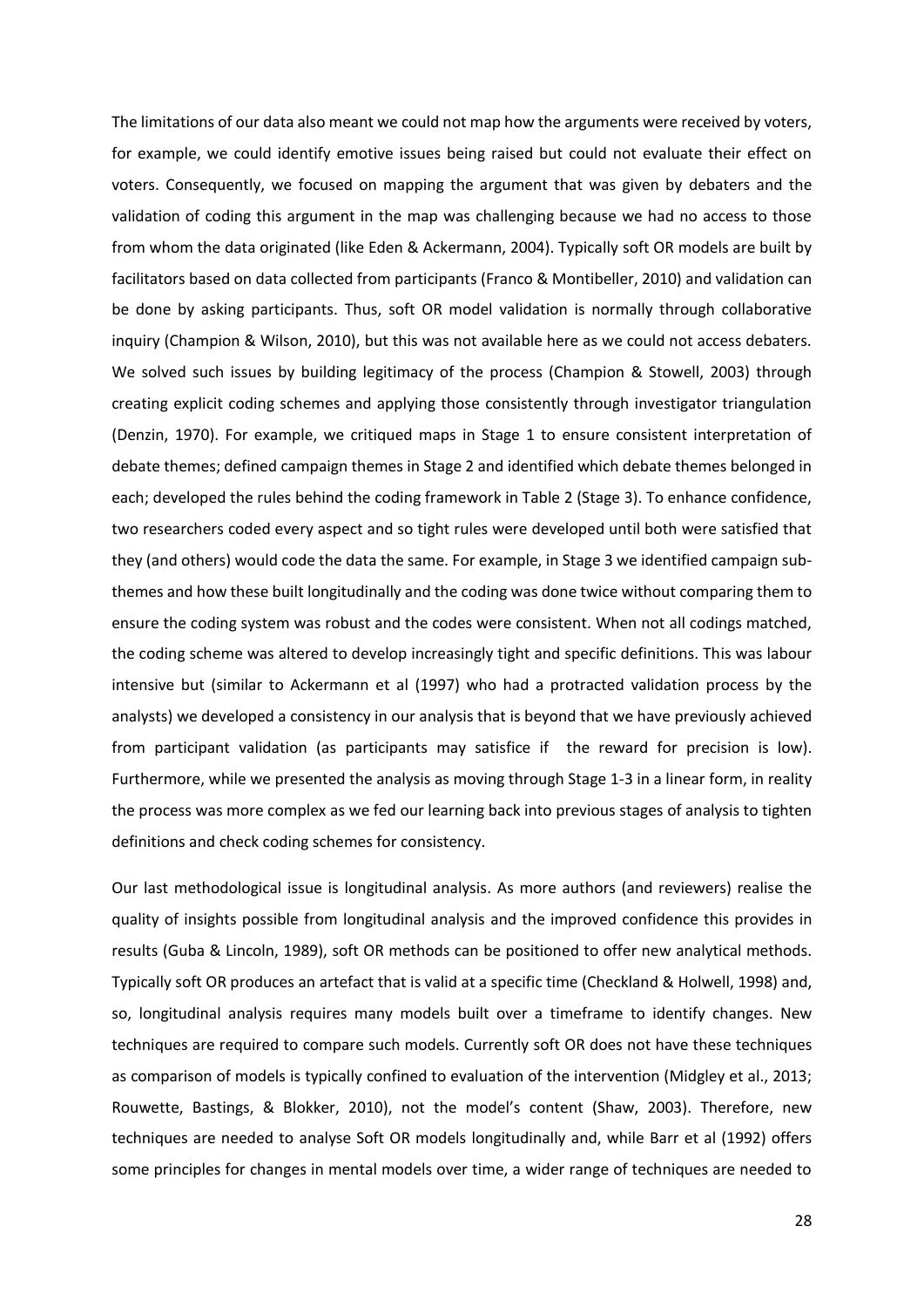take into account other applications. We have presented some options but, for longitudinal analysis to prevail in soft OR, techniques should work for different modelling approaches and offer an array of comparisons over time. One hesitation on using soft OR for longitudinal studies could be the nature of the access needed to participants which is difficult enough for one intervention (Westcombe, Franco & Shaw, 2006) but more difficult if required over time. To overcome this and to design and test analytical techniques, we moved away from primary data collection to exploit secondary data which is more easily accessible. Of course, a consequence of using secondary data is that the impact of the soft OR analysis would be different to current types of impact e.g. may have to look at a macro societal level impact, not just focussed on one group or organisation.

On our replicability aim (Aim 2), Brexit is a well-known topic and soft OR tools (and causal mapping) are widespread (Ranyard, Fildes & Tun-I, 2015) and taught within many OR courses. While Hindle (2011) provides a written case study aimed at beginners, Brexit offers a more advanced case that requires working with video data. It is possible for teachers to allocate students a Brexit debate and ask them to map a Leave or Remain argument using debates available on YouTube – providing more realism than a written case. If this was done across 13 (groups of) students – one mapping a debate from either side – then the class would have an equivalent of our Stage 1 maps structured around debate themes. Those debate themes could be analysed in class discussion to identify campaign themes across the 13 maps (our Stage 2). Asking students to take these 13 maps and a selection of campaign themes could exercise students in recoding the debate themes into campaign sub-themes. Students would experience the known difficulties of causal mapping (e.g. developing craft skills to map consistently) (Keys, 2006; Ackermann, 2011) but the data source may help here (e.g. allowing repeated listening to the debate) as could previous knowledge of Brexit (allowing students to focus on coding technique rather than trying to understand the context). Students would also experience the challenges associated with analysing secondary data (e.g. no external validation, defining themes) where teacher support may be required. Some students may have an informed and closely held view on Brexit which should enhance their interest in the case and their appreciation of how causal mapping works (Carreras & Kaur, 2011), but also require them to detach their modelling from that – allowing for class discussion on such challenges. More information on the teaching case is provided in a supplementary file which includes guidelines on how a teaching session could be organised along with 2 debate maps and 4 campaign maps (two each from Leave and Remain) which detail the analysis.

On our philosophical aim (Aim 3), by not having a participant group we decapitated the essence of the soft OR research process as we had no recall to debaters to validate the content of the maps, thus were unable to validate our models through a constructivist approach (Guba and Lincoln, 1989). Thus,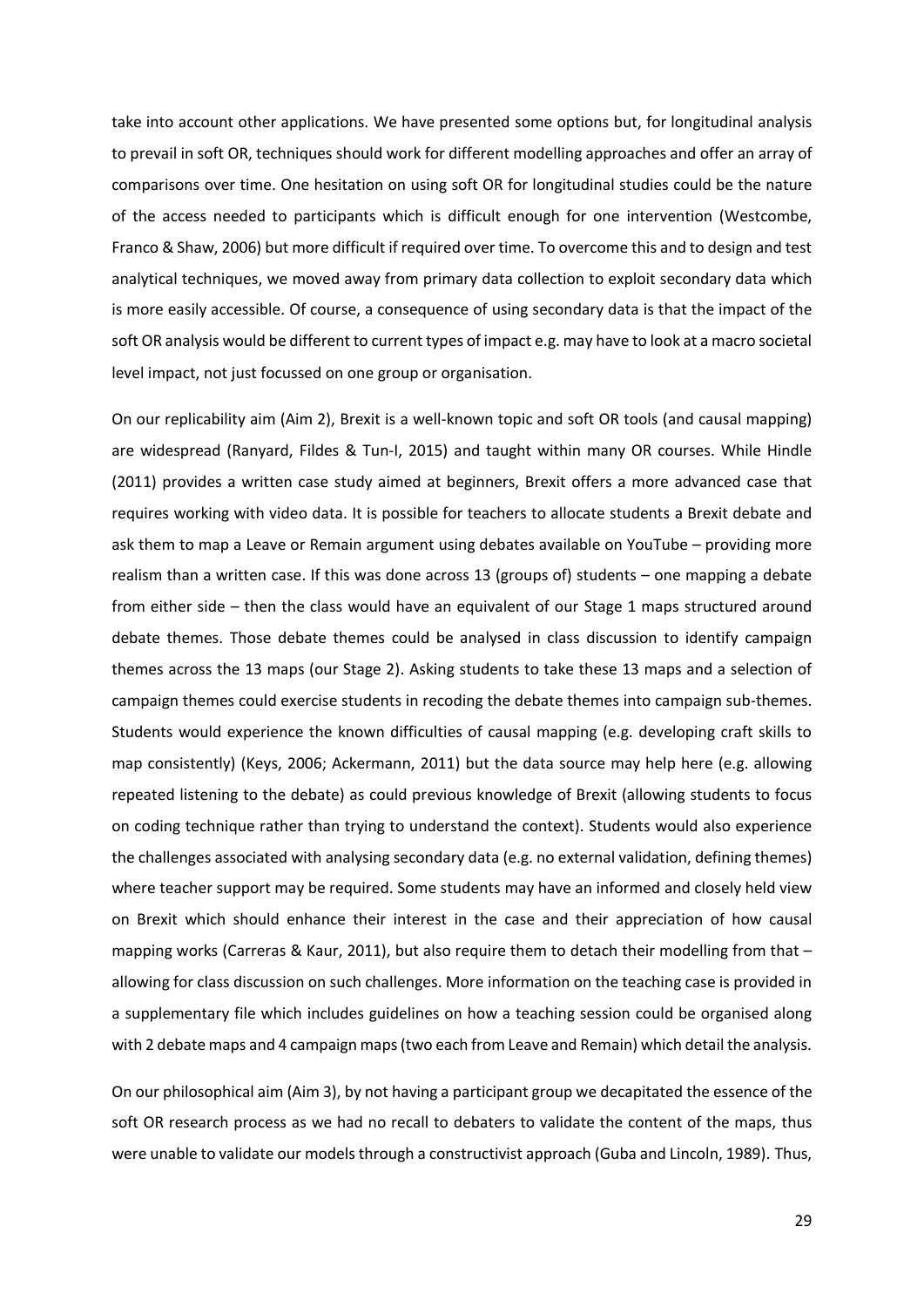using secondary data had moved our application of causal mapping away from its normal philosophical justification (constructivism) and challenged us to explore alternative justifications that accommodated the absence of a socially constructed reality (Rutkowski & Smits, 2001). We considered other philosophical positions close to constructivism (e.g. constructionism and postmodernism) which ontologically are subjective and thereby accept what is known is relative (Johnson & Duberley, 2000). However, we needed a philosophical position that would justify our reliance on secondary data considering our detachment from it i.e. the debates only reflected, in a realist sense, what was said by both campaigns. By viewing our secondary data this way, ontologically we were moving closer to realism. However, realism was incompatible with our research process in not accommodating the existence of an independent social reality (Bhaskar, 1975) – which was essential due to the qualitative analysis we had done, were doing and were considering doing (Riege, 2003).

Ontologically, Bhaskar's critical realism (CR) (Bhaskar, 1975, 1979) better explained our study in defending the existence of a world that can be empirically observed along with understanding of that world through human meaning and explanation. CR bridges the objective world and social sciences by advocating the existence of independent social reality (Mingers et al, 2013), albeit starting from a premise that our knowledge of it is fallible in being influenced contextually by historical context (Johnson and Duberly, 2000).

To show CR's potential suitability for this study, we (very briefly) show how our study aligns to five aspects of CR: structured activities, generative mechanisms, logic of inference, open systems, and multi-methodology. In the sense that CR is 'realist', it accepts the presence of an independent social reality and suggests that this can be viewed through structured activities (Bhasker, 1979) such as communication (e.g. language), experiences (e.g. public observation) and events (e.g. debates), and the aim is to gain objective understanding from those (Mingers, 2000). In the sense that CR is 'critical', it accepts that the structured activities can be viewed differently as social events (epistemic relativity) (Mingers, Mutch & Willcocks, 2013) e.g. that the Leave and Remain campaigns viewed the context of Brexit differently and that voters can be influenced by those differences through what was said in the debates. In analysing for these themes, we have analysed for what CR calls 'generative mechanisms' (Bhaskar 1978) i.e. underlying mechanisms which generate responses in the world – in our case the presentation of themes/arguments which may influence voters. The logic of inference underpinning CR is called retroduction which is a process of socially constructed human activity where a researcher moves between the observation of the empirical (as seen through structured activities) to create explanation that provides insight, potentially aiming to indicate the presence of un(realised) mechanisms and their interaction in the context (Zachariadis, Scott & Barrett, 2013). Furthermore,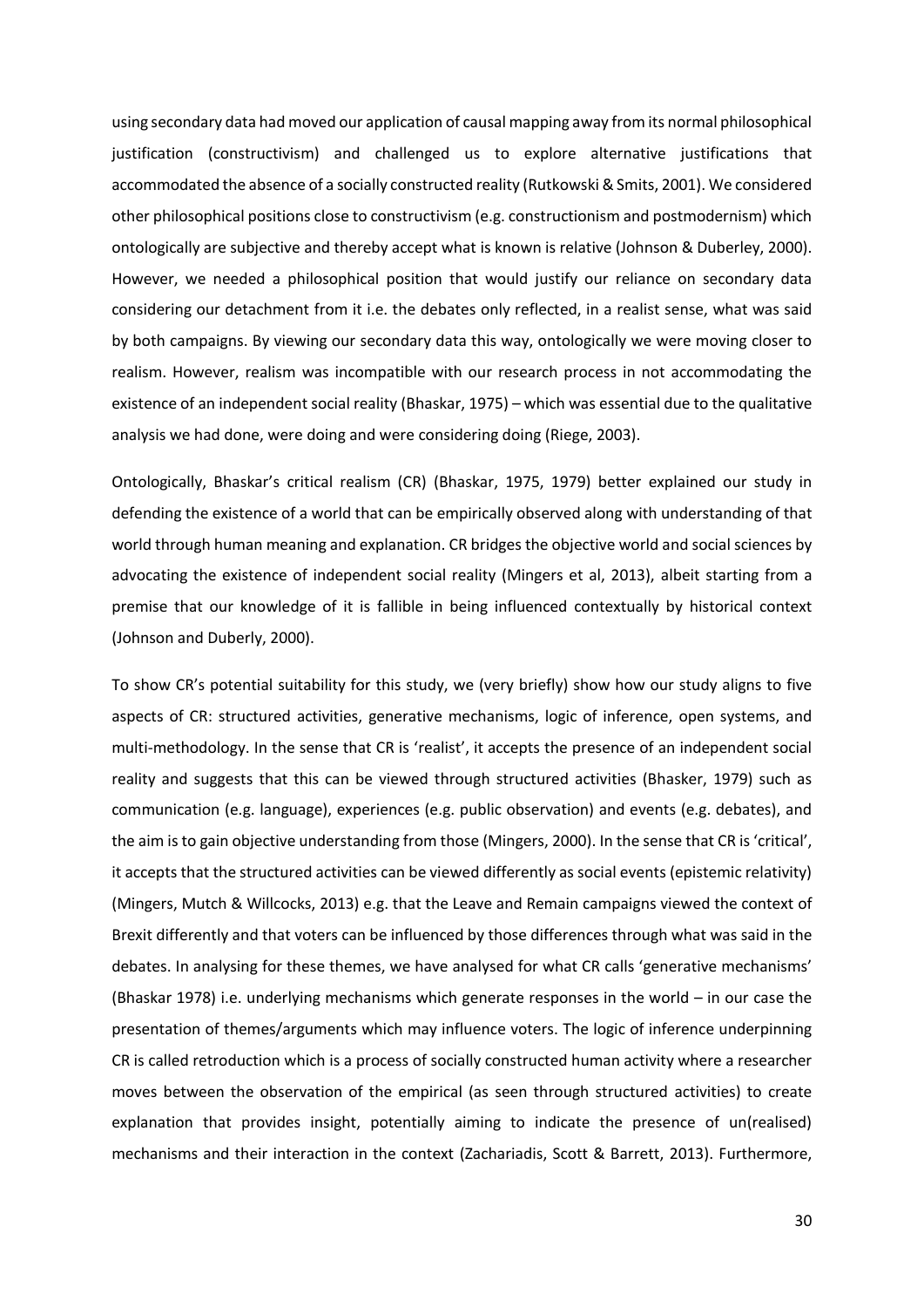inference takes place in an open system meaning that CR creates inference about the mechanisms but not on their impact on the world. This is because the world will be changed by many (un)realised mechanisms operating simultaneously (e.g. a referendum vote cast may be as a result of any number of mechanisms – known and unknown) (Bhaskar, 1975). This is consistent with our approach of focusing on what was said during debates, not on the consequences of that. CR promotes multimethodology to build understanding, thus legitimises our more situated narrative analysis of the case (Stage 4) alongside a more reductionist (quantitative based) treatment (Stages 1-3) to build descriptions of the data (Zachariadis, Scott & Barret, 2013).

The benefits to our study from relating to CR include the ability to loosen the ontological and epistemological ties of being wedded to constructivism or positivism without losing rigour which, methodologically, opens the study more to a multi-methods research design. Thus, CR enables the researcher to analyse phenomena from multiple methodological perspectives and create explanation, proposition and hypothesis (Zacharidas et al, 2013), thereby challenge the boundaries of a constructivist or positivist approach. Thus, we uncover some of the underlying mechanisms of Brexit showing insight, explanation and proposition of the interplay between historically and contextually specific narrative with statistical description (Zacharidas et al, 2013). CR also offers the foundations from which we can hypotheses from the findings with strengths of multi-methodological data that are not possible from only interpretivism. We limit the discussion of Aim 3 to showing the general applicability of CR to our study – realising that this provides a brief insight to CR. Our intention here is to continue Mingers (2000) discussion on CR as a key methodological approach for soft OR.

Our fourth aim, modelling complexity, is to explain how our analytical methods could identify differences in the campaigns' debate performance. First, we investigated the contributions made during debates and this identified the first differences in performance of the campaigns. Remain's greater volume of contributions converted into more debate themes and more information in each debate theme. It is only with hindsight that we realise this may not have been a winning strategy as Johnson (2009) notes "With so many simultaneous, competing efforts to move an audience, confusion is more likely than not" (p41). This could have compromised the impact of the message, as Winston Churchill said "there is nothing that gives greater pleasure to a speaker than seeing his great points go home. It is like the bullet that strikes the body of the victim." (28 April 1927)

Second, we examined campaign level insights by exploring the themes that ran across the debates. Here, we focused on how campaign themes gained traction on core messages and built substantial argument around those, especially centring on emotive content. By focusing on fewer campaign themes, Leave built themes that were more substantial. By focusing on their core issues, Leave were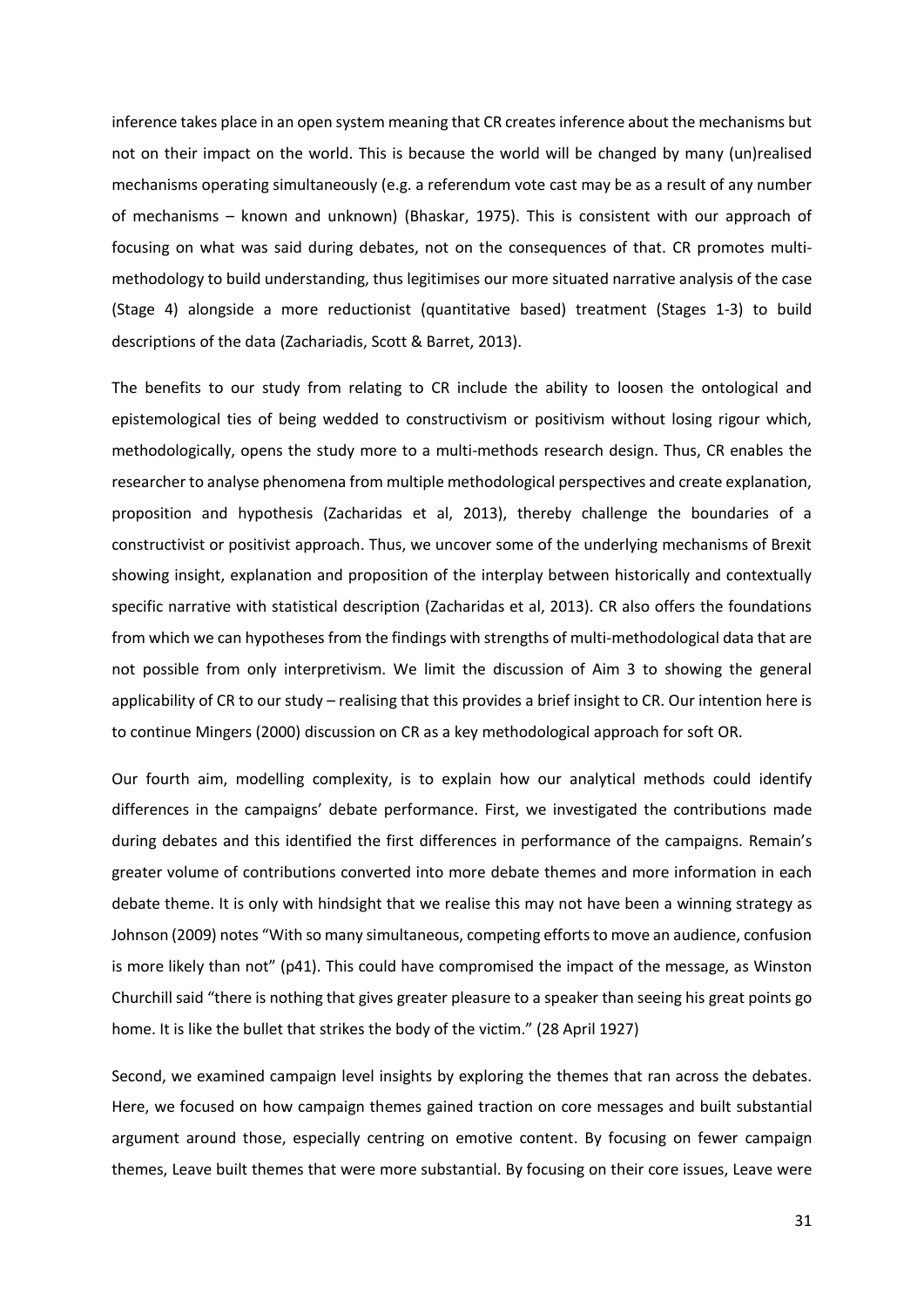not taken off message by chasing or opposing Remain's themes and thereby talking about Remain's issues. In contrast, Remain followed Leave by attempting to oppose their arguments but, as Winston Churchill said "You will never reach your destination if you stop and throw stones at every dog that barks" (3rd December 1923).

Lastly, we examined the consistency of the messages across the debates thereby exploiting the longitudinal nature of the data. Our analysis found that Leave had stronger consistent threads across debates by expanding campaign themes across debates. Leave followed Winston Churchill's advice: "If you have an important point to make, don't try to be subtle or clever. Use a pile driver. Hit the point once. Then come back and hit it again. Then hit it a third time—a tremendous whack". This constant focus by Leave propagated an emotive message of take back control throughout many themes. In contrast, the messages from Remain were multi-faceted and void of a strong consistent thread, potentially moving the voters in too many directions for a message to resonate clearly and frequently.

From this study, four research questions for further work include: (1) Can the measure of consistency be applied to exploring the content of causal maps from single workshops, or is it unique to longitudinal data? We have shown that consistency can be analysed across different debates but it may also be evident in a single day-long workshop. For example, groups may shift their perspectives on a theme, beginning the day with one view but ending the day with a fuller and different view. This could be evident through the analyses methods presented in this paper. (2) What new content-related measures of causal maps can offer novel longitudinal insights? The analyses presented here may be complemented by other approaches which explore, for example, person-level analysis of themes, how answers are shaped towards specific debate questions, and how the mainstream media report on the content of debates compared to what was actually said. (3) What other sorts of secondary data could be causally mapped using soft OR techniques? We believe that any data that contains causal inferences can be mapped using soft OR techniques but some sorts of secondary data may allow those inferences to be more apparent than others. For example, documents as secondary data may be more or less difficult to evaluate than debates and further work could differentiate between these sources. (4) What themes would other qualitative research approaches identify for the Leave and Remain campaigns? While other soft OR and qualitative data analysis techniques should identify the same themes from the debates as causal mapping, the publicly accessible nature of the data allows this question to be answered by applying different techniques to the data and comparing the results. We now conclude the paper.

## **Conclusions**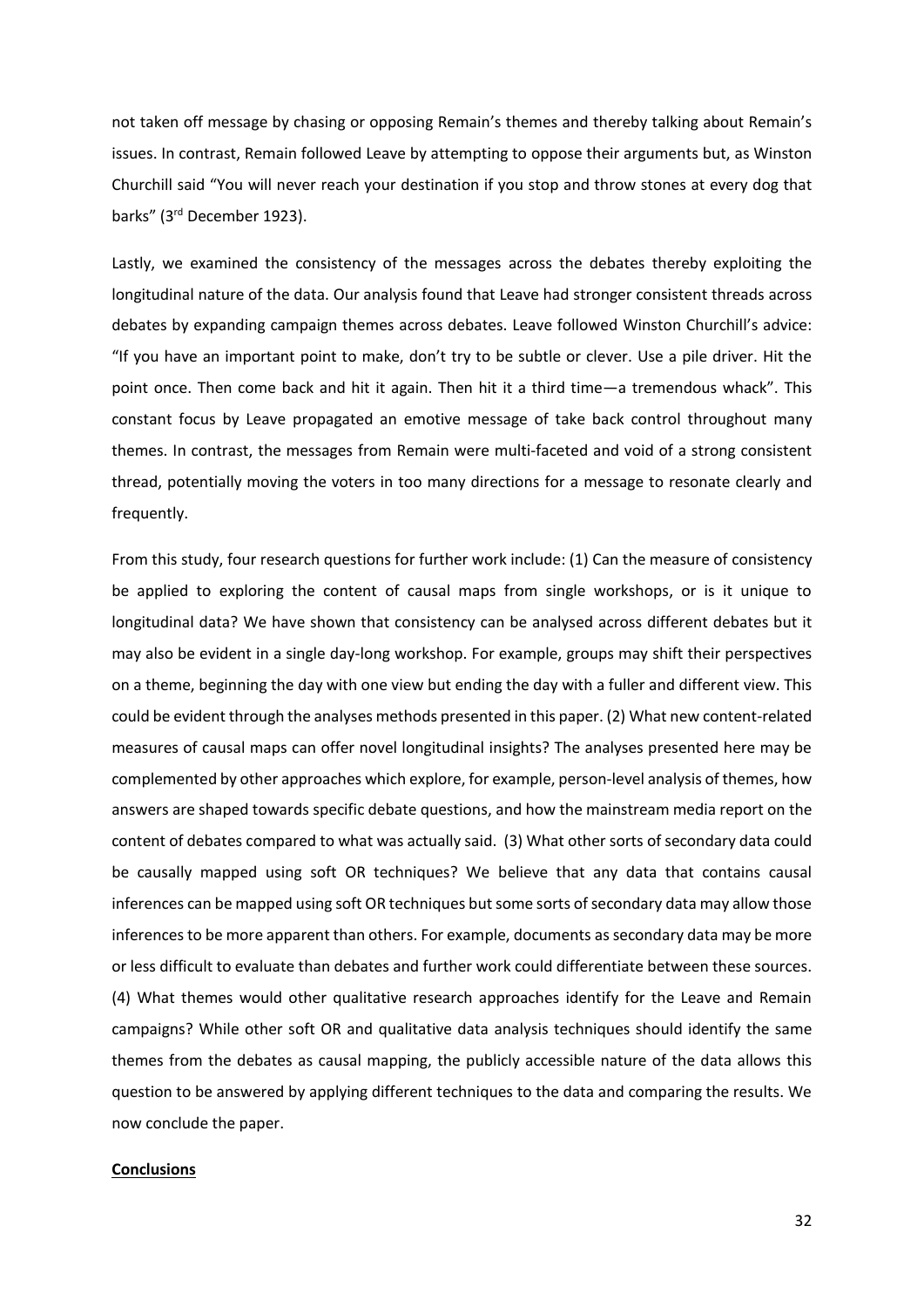This paper has explored a new topic for soft OR through the analysis of publicly available secondary data that is longitudinal. This has required new approaches to analyse the changing arguments which run throughout causal maps from over a month of debate. Instead of focusing on usual means of analysing causal maps (looking at the intrinsic properties of the maps), we have exploited the benefits of the longitudinal dataset to understand how campaign themes are built across causal maps, how these are constructed differently at different points in time, how consistency across debates can be analyse, how dominant threads run across debates, and how Leave and Remain differed in their approach.

The title of this paper questions why Brexit happened and, from the selected debates alone, our analysis suggests that part of an answer may rest on the voters being presented with a more consistent Leave message throughout the debates. We have found that Leave presented a more consistent message as they focused on their key battleground messages, covered fewer themes, were not distracted by Leave's campaigns, built arguments across the televised debates, and constantly drove home key threads running through most themes. We have not evaluated the accuracy of content provided by either campaign, nor the charisma of the debater, nor the level of emotion created in voters by the debates, nor how the messages created opinion change in voters, nor the plethora of other data available such as newspaper articles, social media and radio programmes. Nevertheless, Leave's consistency can be seen in other aspects of their campaign, for example, they fielded the same group of debaters in Debates 5 & 9 (Table 1) which were the longest and (arguably) most significant debates. In contrast, Remain fielded 6 different campaign members – none of whom had participated in similar Brexit debates on mainstream media.

Since the referendum, much has happened across all campaign themes identified from the debates. There has been significant uncertainty about each theme which will likely continue through UK's activation of (the now infamous) Article 50 until its eventual full withdrawal from the EU and thereafter. There continues to be a huge amount of qualitative data being disseminated and the possibility of collecting and analysing these longitudinally continues to offer possibilities for the development of new analytical techniques. Soft OR techniques are well-placed to knit together the complex messages these contain and, through confronting the complexities of these, developing new methods for the analyses of different sorts of longitudinal data as well as the validation of soft OR models.

"We cannot afford – we have no right – to look back. We must look forward" Winston Churchill, 10 December 1936

### **References**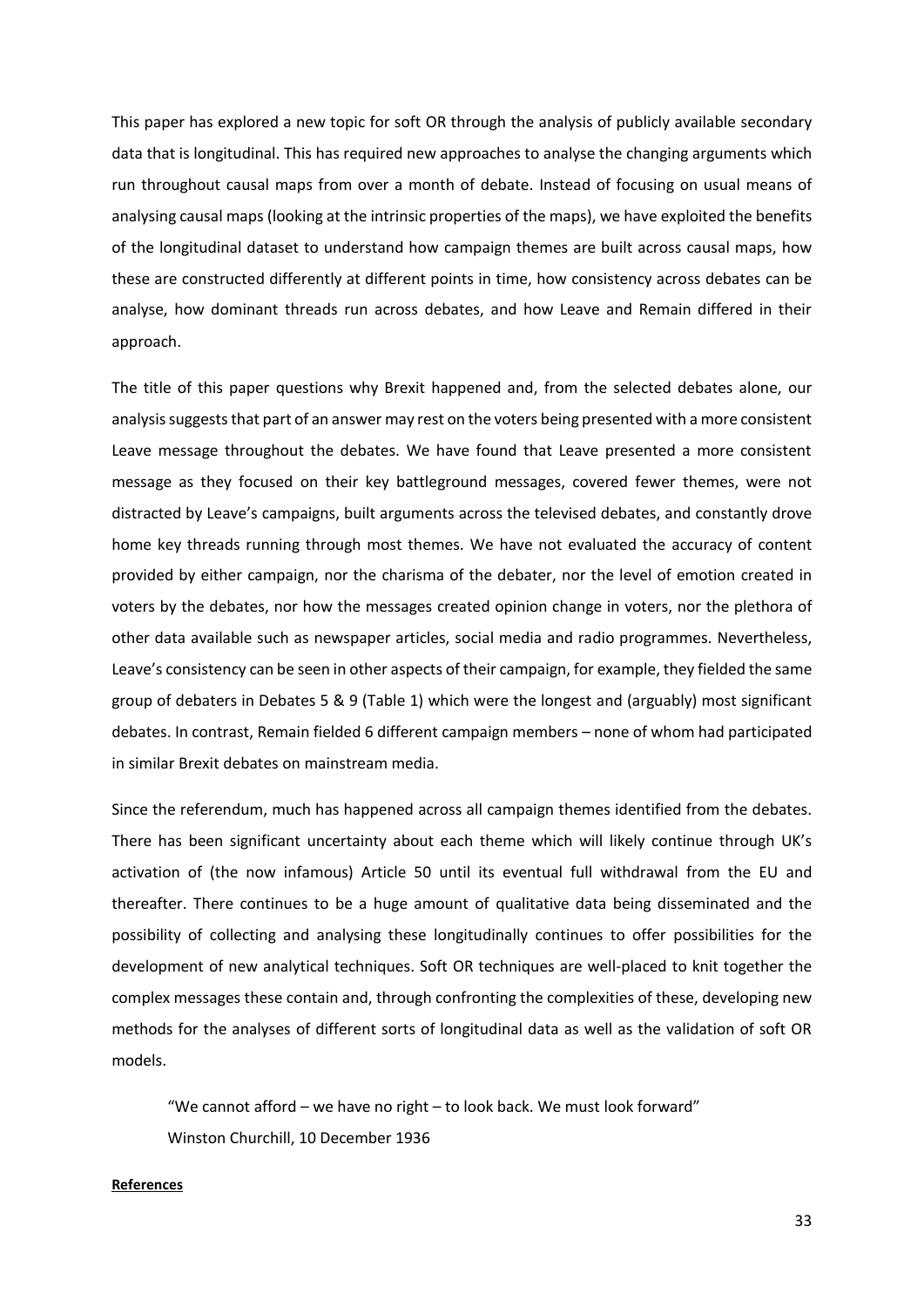Ackermann, F., Eden, C., & Williams, T. (1997). Modeling for Litigation: Mixing Qualitative and Quantitative Approaches. Interfaces, 27(2), 48–65.

Ackermann, F., (2011) Getting "Messy" with Problems: The Challenges of Teaching "Soft" OR. INFORMS Transactions on Education, 12(1), 55-64.

Ackermann, F., Howick, S., Quigley, J., Walls, L., & Houghton, T. (2014). Systemic risk elicitation: Using causal maps to engage stakeholders and build a comprehensive view of risks. European Journal of Operational Research, 238, 290–299.

Anderson, C.J. and Reichert, M.S., 1995. Economic benefits and support for membership in the EU: A cross-national analysis. Journal of Public Policy, 15(3), 231-249.

Ansell, C., 2000. The networked polity: Regional development in Western Europe. Governance, 13(2), 279-291.

Bailes, A.J., 2008. The EU and a 'better world': what role for the European Security and Defence Policy? International Affairs, 84(1), 115-130.

Barr, P. S., Stimpert, J. L., and Huff, A. S. (1992) Cognitive Change, Strategic Action, and Organizational Renewal. Strategic Management Journal, 13, 15-36.

Bhaskar, R. 1975. A Realist Theory of Science, Leeds, UK: Leeds Books.

Bhaskar, R. 1978. A Realist Theory of Science, Hemel Hempstead: Harvester.

Bhaskar, R. 1979. The Possibility of Naturalism, Sussex, UK: Harvester Press.

Benoit, W. L., Hansen, G. J., & Verser, R. M. (2003). A meta-analysis of the effects of viewing U.S. presidential debates. Communication Monographs, 70(4), 335-350.

Benoit WL and Tamir Sheafer (2006) Functional Theory and Political Discourse: Televised debates in Israel and the United States, 83(2), 281-297.

Carreras, A.L., & Kaur, P., (2011) Teaching Problem Structuring Methods: Improving Understanding Through Meaningful Learning. INFORMS Transactions on Education, 12(1), 20-30.

Carlin, D. B. (2000). Watching the debates: A guide for viewers. In S. Coleman and D. Butler (Ed.), Televised election debates (pp. 157–177). St. Martin's Press: New York.

Champion, D., & Stowell, F. A. (2003). Validating Action Research eld studies : PEArL. Systems Practice and Action Research, 16(1), 21–36.

Champion, D., & Wilson, J. M. (2010). The impact of contingency factors on validation of problem structuring methods. The Journal of the Operational Research Society, 61(9), 1420–1431.

Checkland, P., & Holwell, S. (1998). Action Research : Its Nature and Validity. Systems Practice and Action Research, 11(1), 9–21.

Checkland, P., & Poulter, J. (2010). Systems Approaches to Managing Change: A Practical Guide. (M. Reynolds & S. Holwell, Eds. Springer: London.

Checkland, P., & Scholes, J. (1999). Soft Systems Methodology in Action. John Wiley and Sons Ltd: Chichester.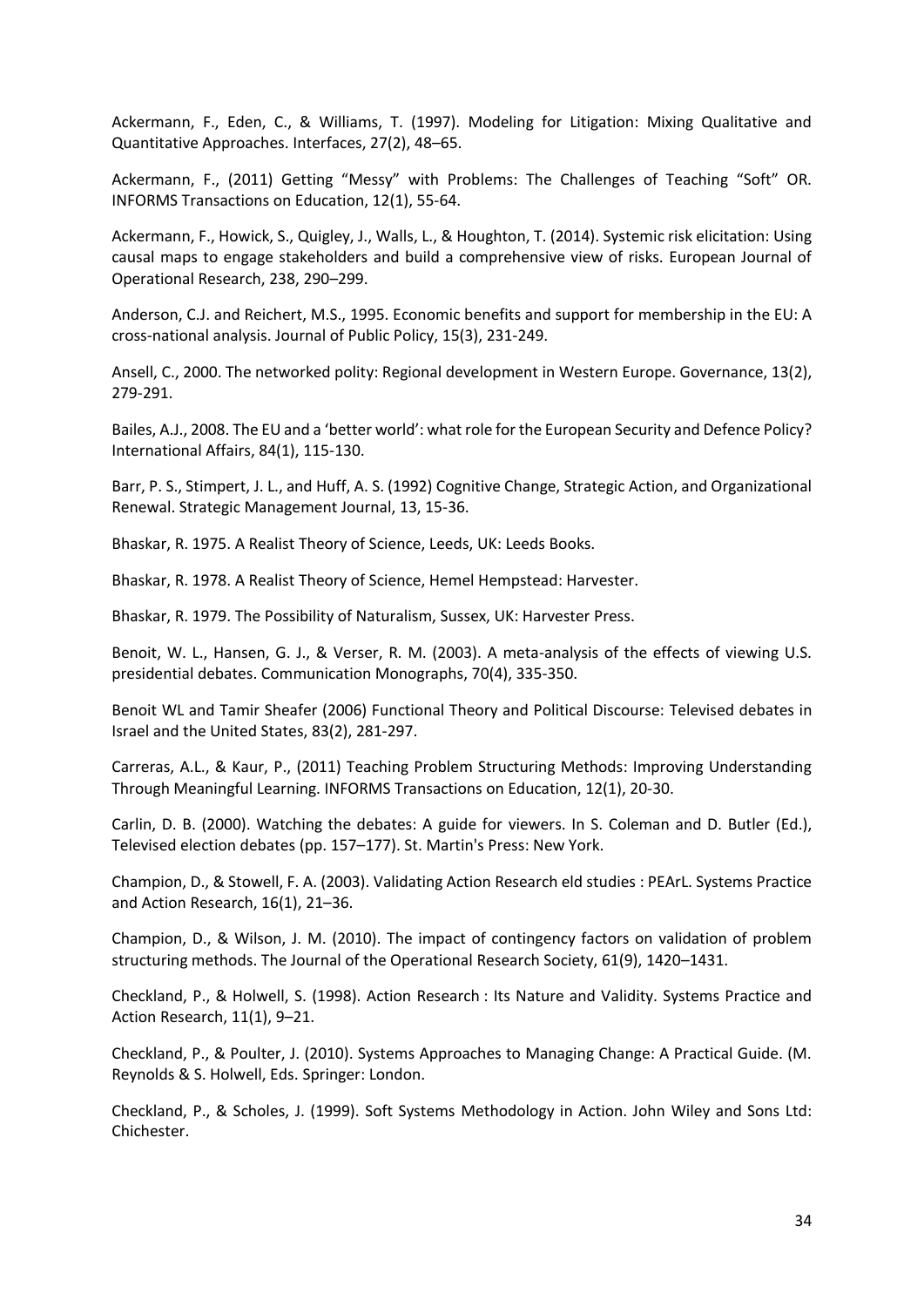Checkland, P. (1985). From Optimizing to Learning: A Development of Systems Thinking for the 1990s. The Journal of the Operational Research Society, 36(9), 757–767.

Cho, J., and S. P. Choy. (2011).From podium to living room: Elite debates as an emotional catalysts for citizen communicative engagements. Communication Research, 38(6), 778–804.

De Grauwe, P., 2006. What have we learnt about monetary integration since the Maastricht Treaty?. JCMS: Journal of Common Market Studies, 44(4), 711-730.

Denzin, N. K. (1970). The Research Act in Sociology. Aldine: Chicago, IL.

Eden, C. (1988). Cognitive Mapping. European Journal of Operational Research (36), 1-13.

Eden, C. (2004). Analyzing cognitive maps to help structure issues or problems. European Journal of Operational Research, 159(3), 673-686.

Eden, C. and Ackermann, F. (2004) Cognitive Mapping Expert Views for Policy Analysis in the Public Sector. European Journal of Operational Research, 152,615-630.

Feldstein, M., (2012). The failure of the euro. Foreign Affairs, 91(1), 105-116.

Fligstein, N. and Stone Sweet, A., 2001. Institutionalizing the Treaty of Rome. The institutionalization of Europe, 29-55.

Franco, L. A. (2013). Rethinking Soft OR interventions: Models as boundary objects. European Journal of Operational Research. 231(3), 720-733.

Franco, L. A., & Montibeller, G. (2010). Facilitated modelling in operational research. European Journal of Operational Research, 205(3), 489–500.

Gottfried J.A., Hardy B.W., Holbert R.L., Winneg K.M. & Jamieson K.H. (2016): The Changing Nature of Political Debate Consumption: Social Media, Multitasking, and Knowledge Acquisition, Political Communication. Journal of Political Communication. Forthcoming.

Grebelsky-Lichtman, T. (2015). The Role of Verbal and Nonverbal Behavior in Televised Political Debates. Journal of Political Marketing: 1-26.

Grieco, J.M., 1995. The Maastricht Treaty, Economic and Monetary Union and the neo-realist research programme. Review of International Studies, 21(1), 21-40.

Guba, E.G., & Lincoln, Y.S., (1989). Fourth Generation Evaluation. Newbury Park, CA: Sage.

Hindle, G.A., (2011) Case Article - Teaching Soft Systems Methodology and a Blueprint for a Module. INFORMS Transactions on Education, 12(1), 31-40.

Holden, M. and Garrod, D., 1996. The Common Fisheries Policy: origin, evaluation and future. Fishing News Books Ltd.

Jackson, M. C. (2006). Beyond problem structuring methods: reinventing the future of OR/MS. The Journal of the Operational Research Society, 57(7), 868–878.

Jackson, M. C., & Keys, P. (1984). Towards a System of Systems Methodologies. The Journal of the Operational Research Society, 35(6), 473– 486.

Johnson S.L. (2009) Winning debates: A guide to debating in the style of the World Universities Debating Championships. International Debate Education Association: New York, NY.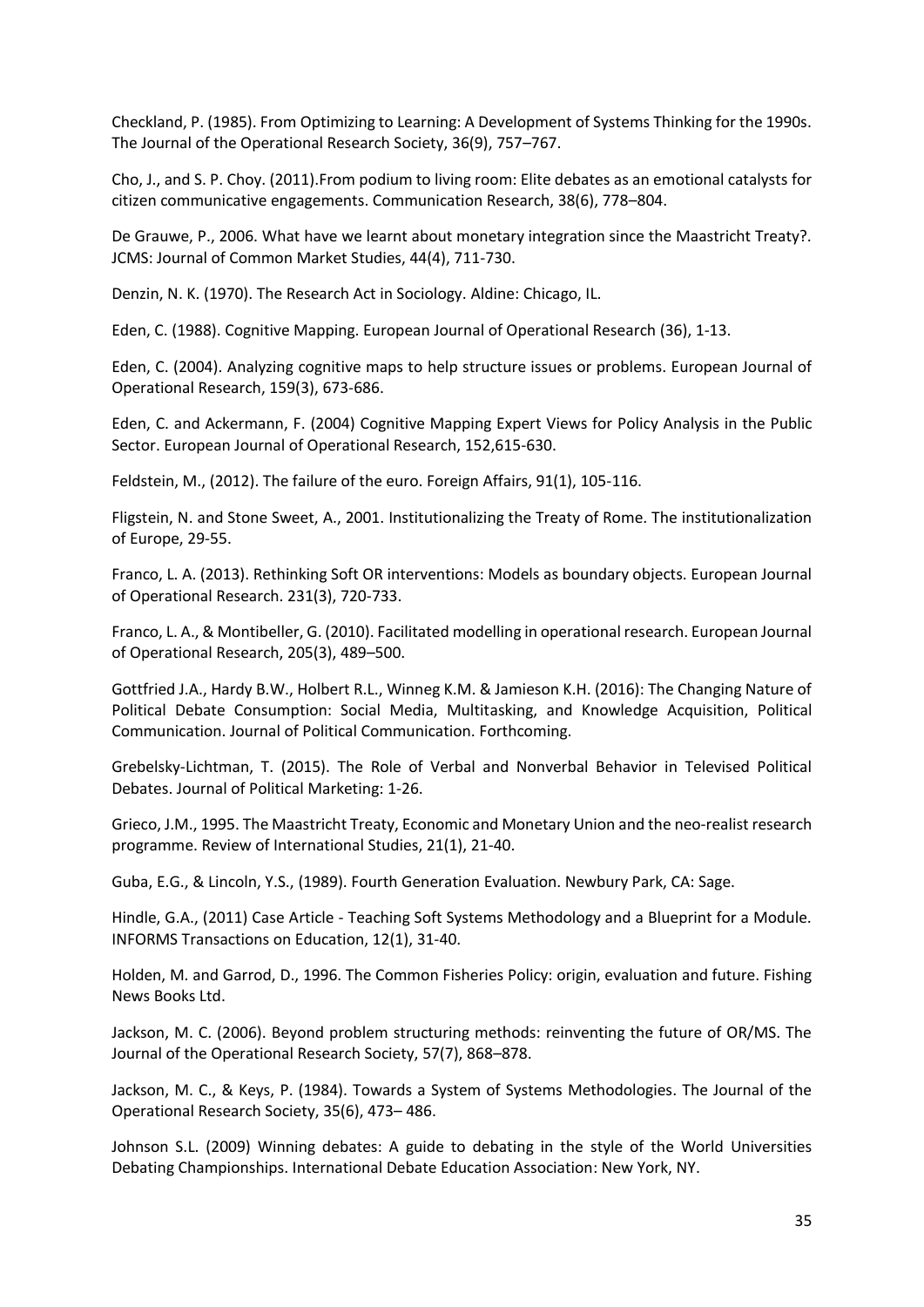Johnson, P. and Duberley, J., (2000). Understanding management research: An introduction to epistemology. Sage.

Kelly, G. A. (1955). The Psychology of Personal Constructs: A Theory of Personality. Norton, New York.

Keys, P. (2006). On Becoming Expert in the Use of Problems Structuring Methods. The Journal of the Operational Research Society. 57(7), 822–829.

Knox, P., Agnew, J.A. and McCarthy, L., (2014). The geography of the world economy. Routledge.

Lejour, A. and De Mooij, R.A., (2001). EU enlargement: Economic implications for countries and industries. CESifo Working Paper Series No. 585.

Lutz, H., (2002). The long shadows of the past. The new Europe at a crossroad. In Crossing borders and shifting boundaries (pp. 57-73). VS Verlag für Sozialwissenschaften

McCormick, J., (2014). Understanding the European Union: A concise introduction. Palgrave Macmillan.

Midgley, G., Cavana, R.Y., Brocklesby, J., Foote, J.L., Wood, D.R.R., and Ahuriri-Driscoll, A. (2013). Towards a new framework for evaluating systemic problem structuring methods. European Journal of Operational Research, 229(1), 143–154.

Mingers, J., Mutch, A., and Willcocks, L., (2013). Critical realism in information systems research, MIS Quarterly 37(3), 795-802.

Mingers, J. (2000). The contribution of critical realism as an underpinning philosophy for OR/MS and Systems, The Journal of the Operational Research Society 51(11), 1256-1270.

Moyer, W. and Josling, T., (2002). Agricultural policy reform: politics and process in the EU and US in the 1990s. Ashgate Publishing Ltd.

Nugent, N., (2010). The government and politics of the European Union. Palgrave Macmillan.

Puetter, U., (2012). Europe's deliberative intergovernmentalism: the role of the Council and European Council in EU economic governance. Journal of European Public Policy. 19(2), 161-178.

Ranyard J.C., Fildes R. and Tun-I H., (2015). Reassessing the scope of OR practice: The Influences of Problem Structuring Methods and the Analytics Movement. European Journal of Operational Research. 245,1–13.

Riege, A.M., (2003). Validity and reliability tests in case study research: a literature review with "handson" applications for each research phase. Qualitative Market Research: An International Journal, 6(2), 75-86.

Rosenhead, J., and Mingers, J., (2001). Rational Analysis for a Problematic World Revisited. Chichester: Wiley.

Rouwette, E., Bastings, I., and Blokker, H., (2010). A Comparison of Group Model Building and Strategic Options Development and Analysis. Group Decision and Negotiation, 20(6), 781–803.

Rutkowski, A-F., and Smits, M., (2001). Constructionist theory to explain effects of GDSS. Group Decision and Negotiation 10(1),67–82.

Schroeder, A., (1996). Watching between the Lines: Presidential Debates as Television. The International Journal of Press/Politics, (1)4, 57-75.